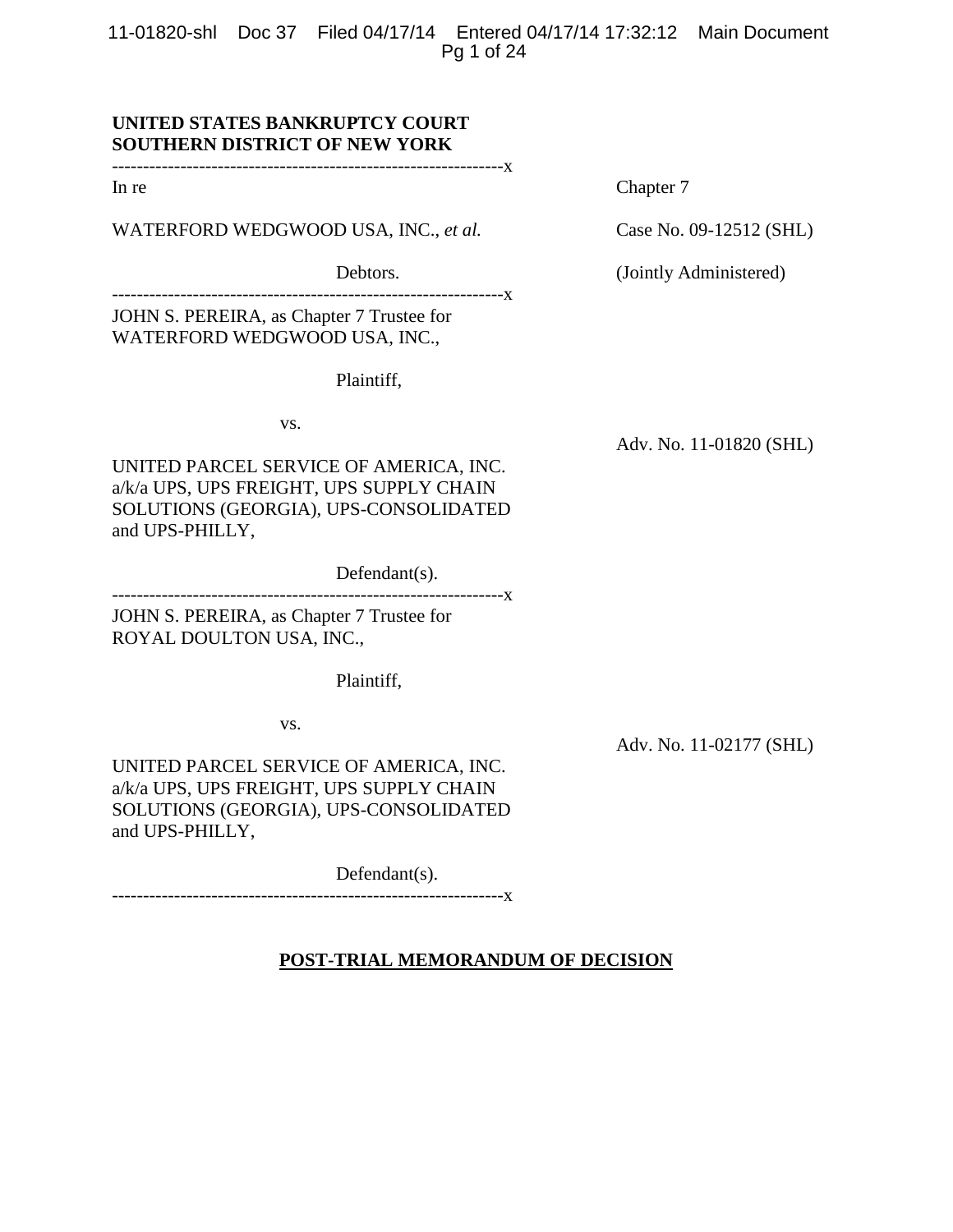11-01820-shl Doc 37 Filed 04/17/14 Entered 04/17/14 17:32:12 Main Document Pg 2 of 24

# A P P E A R A N C E S:

#### TROUTMAN SANDERS, LLP

*Attorneys for John S. Pereira, as Chapter 7 Trustee for Waterford Wedgewood USA, Inc. and Royal Doulton USA, Inc.*  By: John P. Campo, Esq. John S. Kinzey, Esq. 405 Lexington Avenue New York, NY 10174

KING & SPALDING, LLP *Attorneys for United Parcel Service of America, Inc.* By: Harris Winsberg, Esq. Jonathan W. Jordan, Esq. 1180 Peachtree Street Atlanta, Georgia 30309

-and-

 By: Scott Davidson, Esq. Gary Ritacco, Esq. 1185 Avenue of the Americas New York, New York 10036

# **SEAN H. LANE UNITED STATES BANKRUPTCY JUDGE**

Before the Court are two adversary proceedings brought by the Chapter 7 Trustee (the "Plaintiff" or the "Trustee") of Waterford Wedgwood USA, Inc. ("Waterford") and Royal Doulton USA, Inc. ("Doulton" and, together with Waterford, the "Debtors") against United Parcel Service of America Inc., UPS Freight, UPS Professional Services, UPS Supply Chain Solutions (Georgia), UPS-Consolidated, and UPS-Philly (collectively, "UPS" or the "Defendants"). Pursuant to Section 547 of the Bankruptcy Code, the Trustee seeks to recover alleged preferential transfers made to UPS in the amount of \$897,546.85 by Waterford and \$81,828.22 by Daulton within 90 days of the filing of this bankruptcy case. The Trustee also requests prejudgment interest. UPS does not dispute that the transfers were preferences but asserts that they were made in the ordinary course of business and under ordinary business terms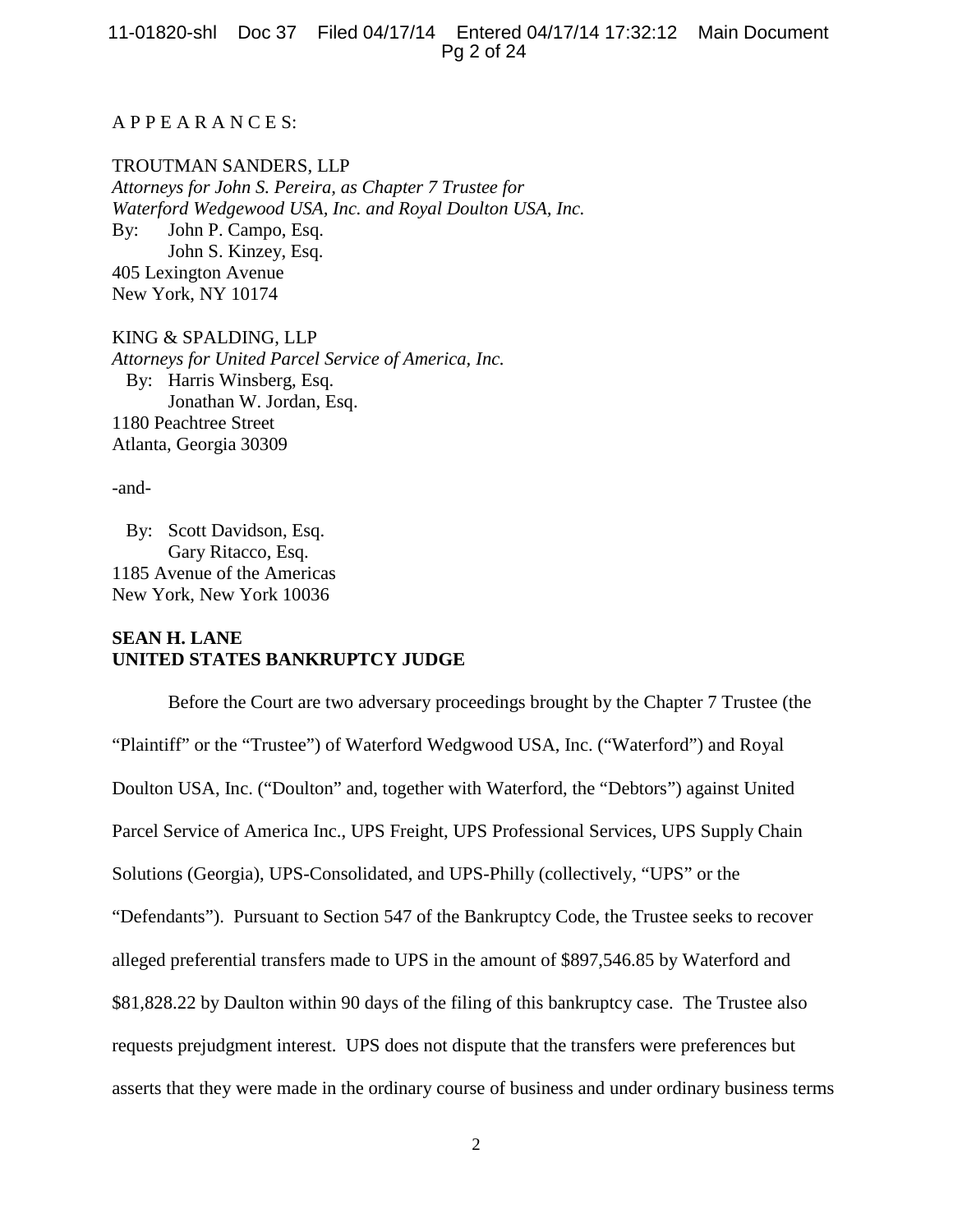# 11-01820-shl Doc 37 Filed 04/17/14 Entered 04/17/14 17:32:12 Main Document Pg 3 of 24

as contemplated by Sections  $547(c)(2)(A)$  and  $547(c)(2)(B)$  of the Bankruptcy Code, respectively. Based on the evidence presented at trial,<sup>[1](#page-2-0)</sup> the Court finds that some—but not all of the transfers were made according to ordinary business terms under Section 547(c)(2)(B). The Court reserves its decision on whether any transfers were made in the ordinary course of business until the parties ascertain whether such a determination is necessary.<sup>[2](#page-2-1)</sup>

### **BACKGROUND**

The parties have stipulated to the relevant facts regarding the Debtors, the bankruptcy case, and the parties' business relationship. Waterford and Doulton were wholly owned indirect subsidiaries of Waterford Wedgwood PLC ("PLC"), an Irish company. *See* Joint Pretrial Orders, Section III,  $\P$  1. The Debtors were in the business of importing, distributing and selling china, crystal and other consumer goods that were manufactured by PLC and its affiliates. *See id.* at Section III,  $\P$  2. In connection with this business, the Debtors purchased and obtained shipping and related services from UPS. *See id.* at Section III, ¶ 3. Upon providing services to the Debtors, the Defendants would issue an invoice. *See id.* at Section III, ¶ 4. The Debtors would pay UPS by check. *See id.*

On January 5, 2009, PLC was placed in receivership in Ireland and certain of its subsidiaries and affiliates were placed in administration in the United Kingdom. *See* Daulton Joint Pretrial Order at Section III, ¶ 10; Waterford Joint Pretrial Order at Section III, ¶ 7. On

<span id="page-2-0"></span><sup>1</sup> The parties have consented to this Court entering a final order or judgment in these adversary proceedings. *See* Joint Pretrial Orders at Section II (Adv. No. 11-01820, ECF No. 19; Adv. No. 11-02177, ECF No. 13).

<span id="page-2-1"></span>The Defendants assert the defense of new value under Section  $547(c)(4)$  of the Bankruptcy Code. At trial, the Plaintiff conceded that some of the transfers in question represented new value. *See* Trial Tr. 41:13-14 (March 19, 2013). The parties, however, have not quantified the amount of new value upon which they agree. *See id.* at 57:3-11 (Defendants requesting that Court first make determination with respect to defenses under Section 547(c)(2) before Defendants determine and calculate the new value defense); *see id.* at 169:8-10. It is unclear based upon the Court's ruling today and the undisputed new value defense transfers whether there is a need to address the ordinary course of business defense.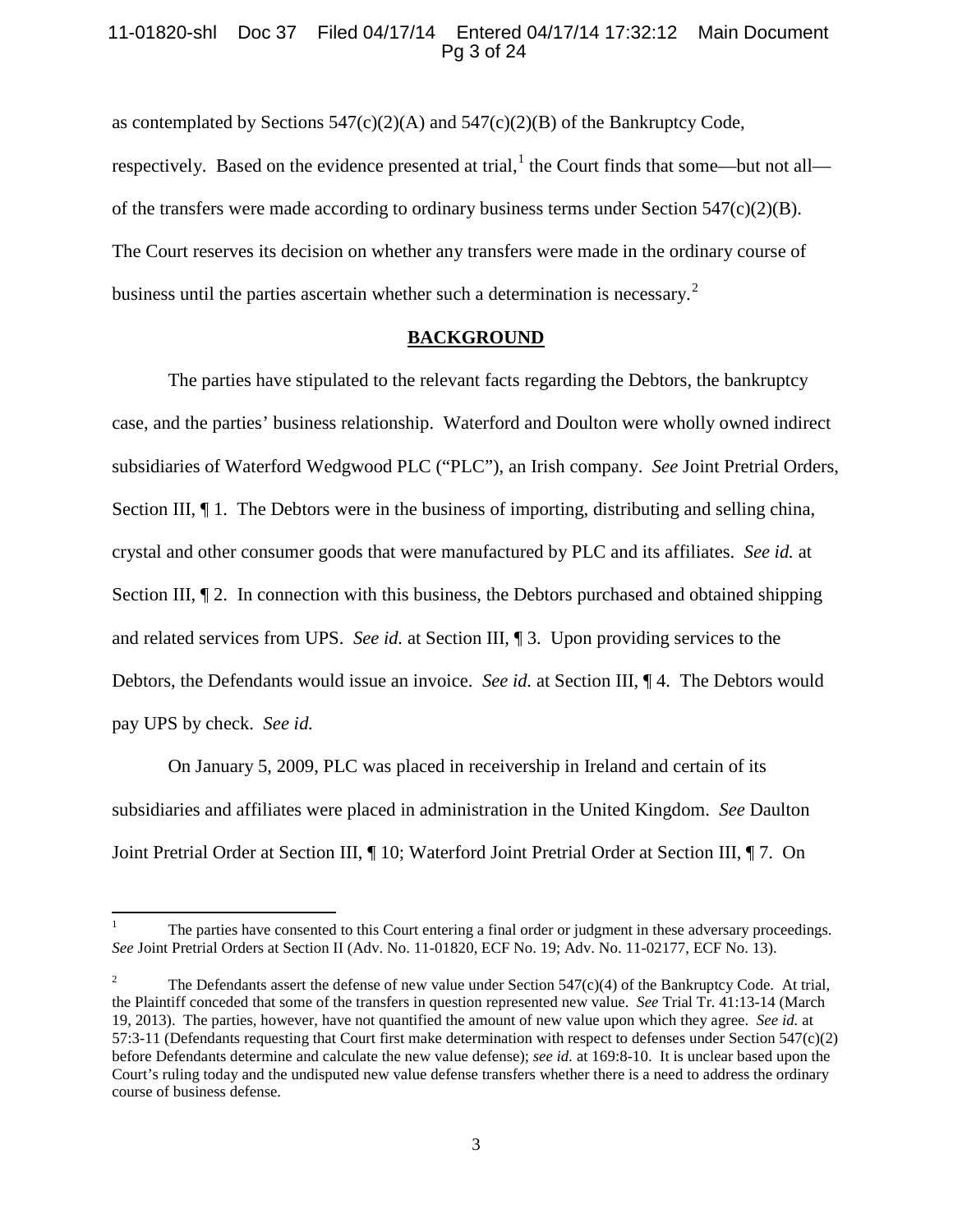#### 11-01820-shl Doc 37 Filed 04/17/14 Entered 04/17/14 17:32:12 Main Document Pg 4 of 24

February 27, 2009, the receiver and the joint administrators in the foreign proceedings entered into a Share and Business Sale Agreement (the "Global Sale Agreement") with KPS Capital Partners LLP ("KPS"). *See* Daulton Joint Pretrial Order at Section III, ¶ 11; Waterford Joint Pretrial Order at Section III, ¶ 8. The Global Sale Agreement provided for, among other things, the sale of substantially all of the Debtors' assets to KPS or its designee. *See* Daulton Joint Pretrial Order at Section III, ¶ 12; Waterford Joint Pretrial Order at Section III, ¶ 9. On March 26, 2009, the Debtors sold substantially all of their assets to WWRD LLC (an affiliate of KPS) and ceased doing business. *See* Daulton Joint Pretrial Order at Section III, ¶ 13; Waterford Joint Pretrial Order at Section III, ¶ 10. On April 23, 2009 (the "Petition Date"), the Debtors filed voluntary petitions for relief with this Court pursuant to Chapter 7 of the Bankruptcy Code. *See* Daulton Joint Pretrial Order at Section III,  $\P$  14; Waterford Joint Pretrial Order at Section III,  $\P$ 11.

 The Trustee filed the Waterford adversary proceeding on April 20, 2011 and the Daulton adversary proceeding on May 24, 2011. Both seek the return of money paid by the Debtors during the statutory preference period. Transfers from the Debtors to the Defendants on or after January 23, 2009 through the Petition Date are covered by the 90 day time period set forth in Section  $547(b)(4)(A)$  of the Bankruptcy Code (the "Preference Period"). Trial in these cases took place on March 19, 2013. *See* Transcript of Trial (Waterford Adversary ECF No. 30; Daulton Adversary ECF No. 24). The parties completed their post-trial briefing on May 16, 2013.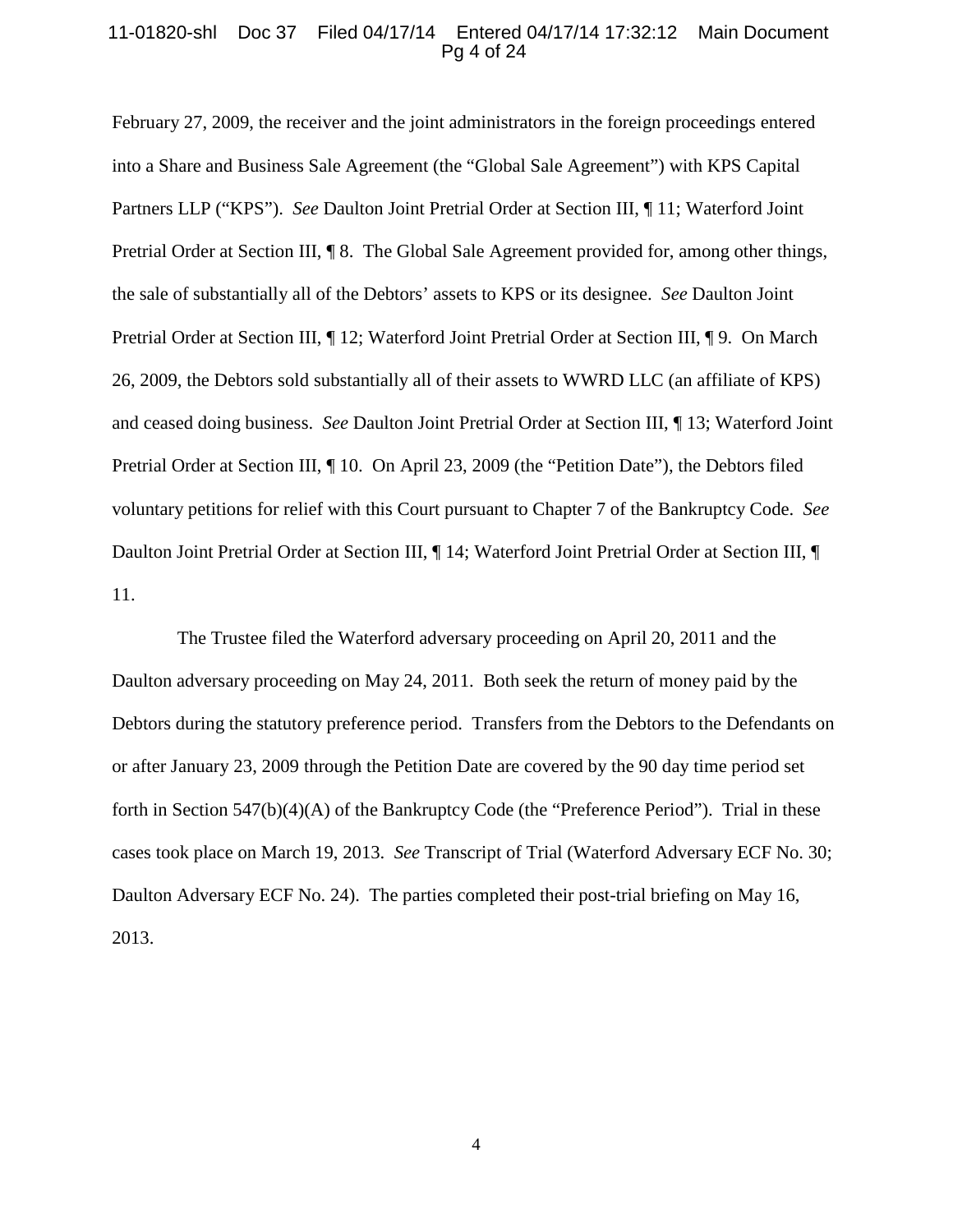11-01820-shl Doc 37 Filed 04/17/14 Entered 04/17/14 17:32:12 Main Document Pg 5 of 24

# **DISCUSSION**

# **A. Preferential Transfers and Defenses**

To be avoidable as a preferential transfer, a payment must satisfy each of the

requirements of Section 547(b) of the Bankruptcy Code. The Trustee bears the burden of

proving the transfers were:

- (1) to or for the benefit of a creditor;
- (2) for or on account of an antecedent debt owed by the debtor before such Transfers were made;
- (3) made while the debtor was insolvent;
- (4) on or within ninety (90) days before the date of filing of the petition; and
- (5) enable the benefited creditor to receive more than such creditor would have received had the case been a chapter 7 liquidation and the creditor not received the transfer.

11 U.S.C. § 547(b). UPS does not challenge the Trustee with respect to these elements, and the

Court finds that the Trustee has made the necessary *prima facie* case under Section 547(b) that

the payments were preferential transfers.<sup>[3](#page-4-0)</sup>

UPS instead contends that the payments fall under the two exceptions contained in

Section 547(c)(2) of the Bankruptcy Code. Section 547(c)(2), as amended by the Bankruptcy

Abuse Prevention and Consumer Protection Act of 2005 ("BAPCPA"), provides that:

(c) The trustee may not avoid under this section a transfer –

- (2) to the extent that such transfer was in payment of a debt incurred by the debtor in the ordinary course of business or financial affairs of the debtor and the transferee, and such transfer was –
	- (A) made in the ordinary course of business or financial affairs of the debtor and the transferee; or

<span id="page-4-0"></span>In fact, the parties stipulated in their pre-trial pleadings that the criteria listed in Section 547(b) were met. *See* Joint Pretrial Orders at Section III.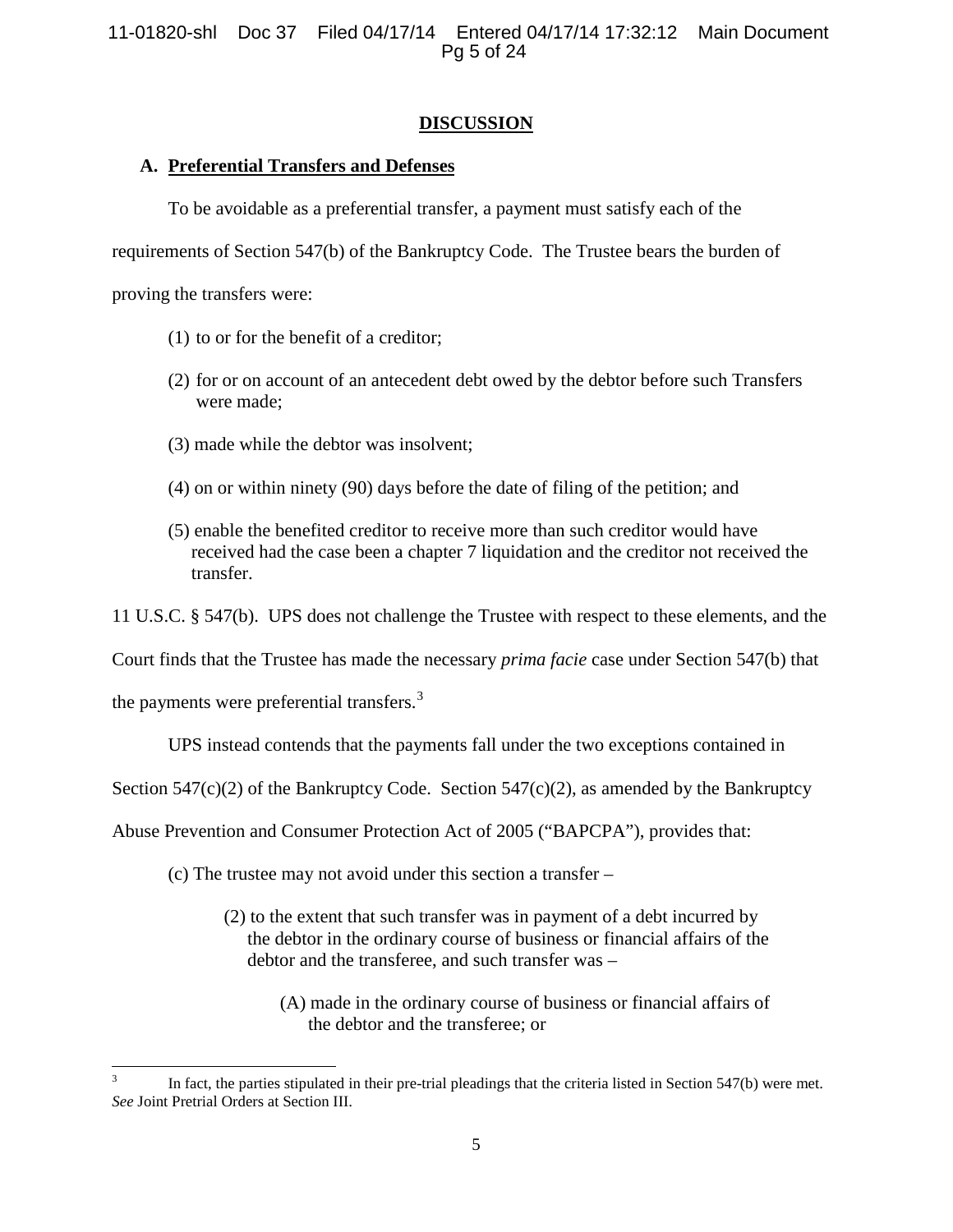### 11-01820-shl Doc 37 Filed 04/17/14 Entered 04/17/14 17:32:12 Main Document Pg 6 of 24

(B) made according to ordinary business terms.

11 U.S.C. § 547(c)(2).

Section  $547(c)(2)$  is meant to protect "recurring, customary credit transactions that are incurred and paid in the ordinary course of business of the debtor and the debtor's transferee." *Official Comm. Of Unsecured Creditors of Enron Corp. v. Martin (In re Enron Creditors Recovery Corp.)*, 376 B.R. 442, 459 (Bankr. S.D.N.Y. 2007) (quoting *Sender v. Heggland Family Trust (In re Hedged-Investments Assocs.)*, 48 F.3d 470, 475 (10th Cir. 1995)). The purpose of the exception is to "leave undisturbed normal financial relations, because it does not detract from the general policy of the preference section to discourage unusual action by either the debtor or [its] creditors during the debtor's slide into bankruptcy." *Lawson v. Ford Motor Co. (In re Roblin Indus., Inc.)*, 78 F.3d 30, 41 (2d Cir. 1996) (quoting H.R. Rep. No. 95-595 (1978) at 373, reprinted in 1978 U.S.C.C.A.N. 6329).

Prior to 2005, Section  $547(c)(2)$  required a creditor to prove that the transfer was made both in the ordinary course of the debtor's business under Section  $547(c)(2)(A)$  and according to ordinary business terms under Section  $547(c)(2)(B)$ . The BAPCPA amendments made the test disjunctive, allowing a defendant to prevail by proving either the so called "subjective" test under Section 547(c)(2)(A), or the so called "objective" test under Section 547(c)(2)(B). *See Jacobs v. Gramercy Jewelry Mfg. Corp. (In re M. Fabrikant & Sons, Inc.)*, 2010 WL 4622449, at \*2 (Bankr. S.D.N.Y. Nov. 4, 2010). As the wording of the subsections was not changed by BAPCPA in 2005, the case law prior to BAPCPA's enactment as to the requirements of each subsection remains good law. *See id.* at \*2 (citations omitted).

A creditor bears the burden of proving the defenses by a preponderance of the evidence. *Id.* at 39 (citations omitted); 11 U.S.C. § 547(g). UPS has invoked both subsections of Section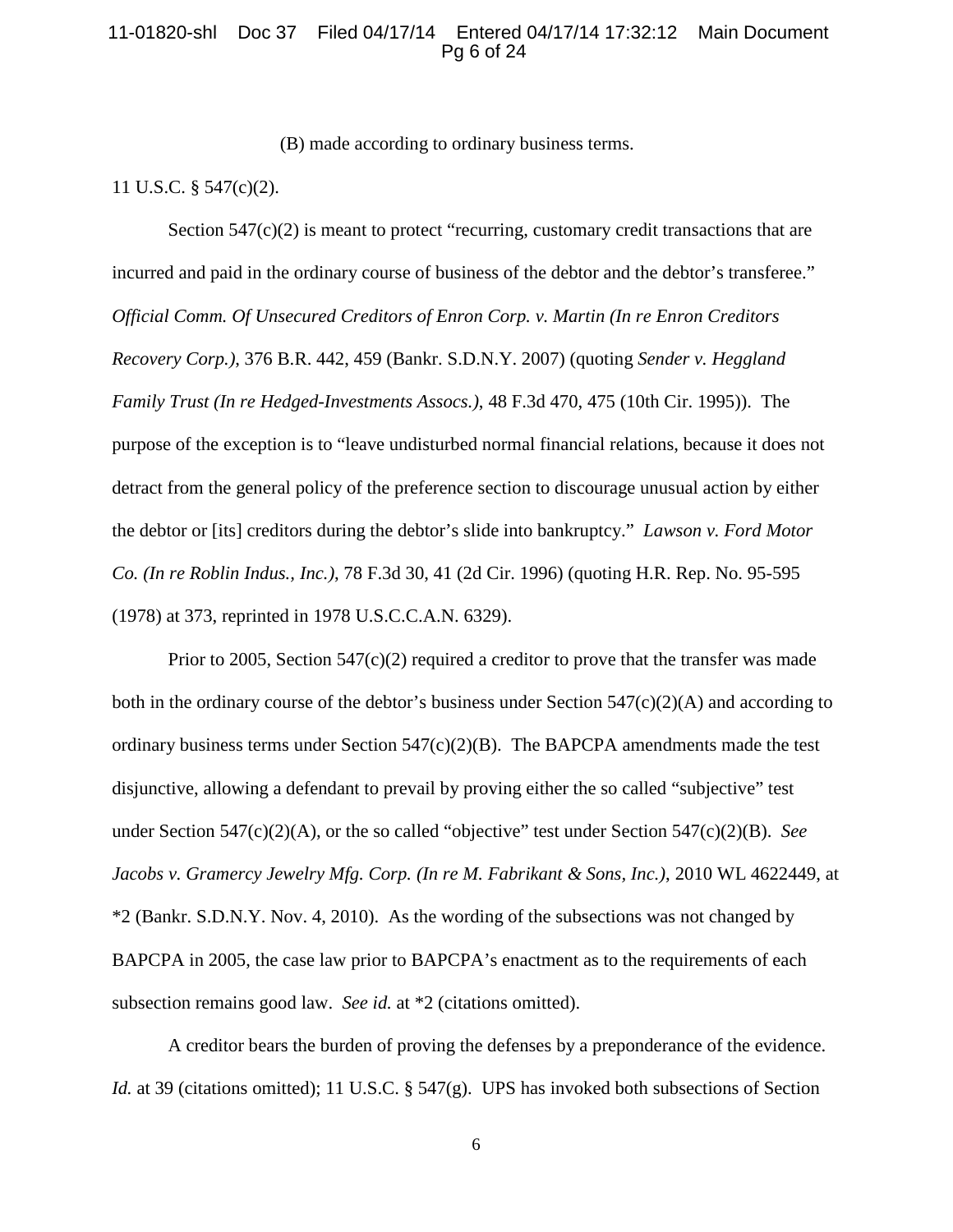#### 11-01820-shl Doc 37 Filed 04/17/14 Entered 04/17/14 17:32:12 Main Document Pg 7 of 24

 $547(c)(2)$  by submitting evidence to support its argument that the transfers were "made in the ordinary course of business or financial affairs of the debtor and the transferee" and were "made according to ordinary business terms." *See* 11 U.S.C. § 547(c)(2). While the Court reserves decision today on whether any transfers were made in the ordinary course of business under Subsection (A), it is necessary to discuss both defenses in order to understand and evaluate the arguments made by the parties on the ordinary business terms defense under Subsection (B).

Subsection (A) is a "subjective element that requires an examination of whether a transfer was ordinary between the parties to the transfer." *Daly v. Radulesco (In re Carrozzella & Richardson)*, 247 B.R. 595, 603 (B.A.P. 2d Cir. 2000) (citations omitted); *see also In re Enron Creditors Recovery Corp.*, 376 B.R. at 459 (stating that the subjective test focuses solely on the prior dealings of debtor and creditor). In determining whether a transfer satisfies the requirements of Section 547(c)(2)(A), courts examine several factors including "(i) the prior course of dealing between the parties, (ii) the amount of the payment, (iii) the timing of the payment,  $(iv)$  the circumstances of the payment,  $(v)$  the presence of unusual debt collection practices, and (vi) changes in the means of payment." *Buchwald Capital Advisors LLC v. Metl-Span I., Ltd. (In re Pameco Corp.)*, 356 B.R. 327, 340 (Bankr. S.D.N.Y. 2006); *see also Official Comm. of Unsecured Creditors of 360networks (USA) Inc. v. U.S. Relocation Servs. (In re 360networks (USA) Inc.)*, 338 B.R. 194, 210 (Bankr. S.D.N.Y. 2005); *Hassett v. Goetzmann (In re CIS Corp.)*, 195 B.R. 251, 258 (Bankr. S.D.N.Y. 1996).

The creditor must establish a "baseline of dealings" between the parties in order to "enable the court to compare the payment practices during the preference period with the prior course of dealing." *In re M. Fabrikant & Sons, Inc.*, 2010 WL 4622449, at \*3 (citations omitted); *see also Cassirer v. Herskowitz (In re Schick)*, 234 B.R. 337, 348 (Bankr. S.D.N.Y.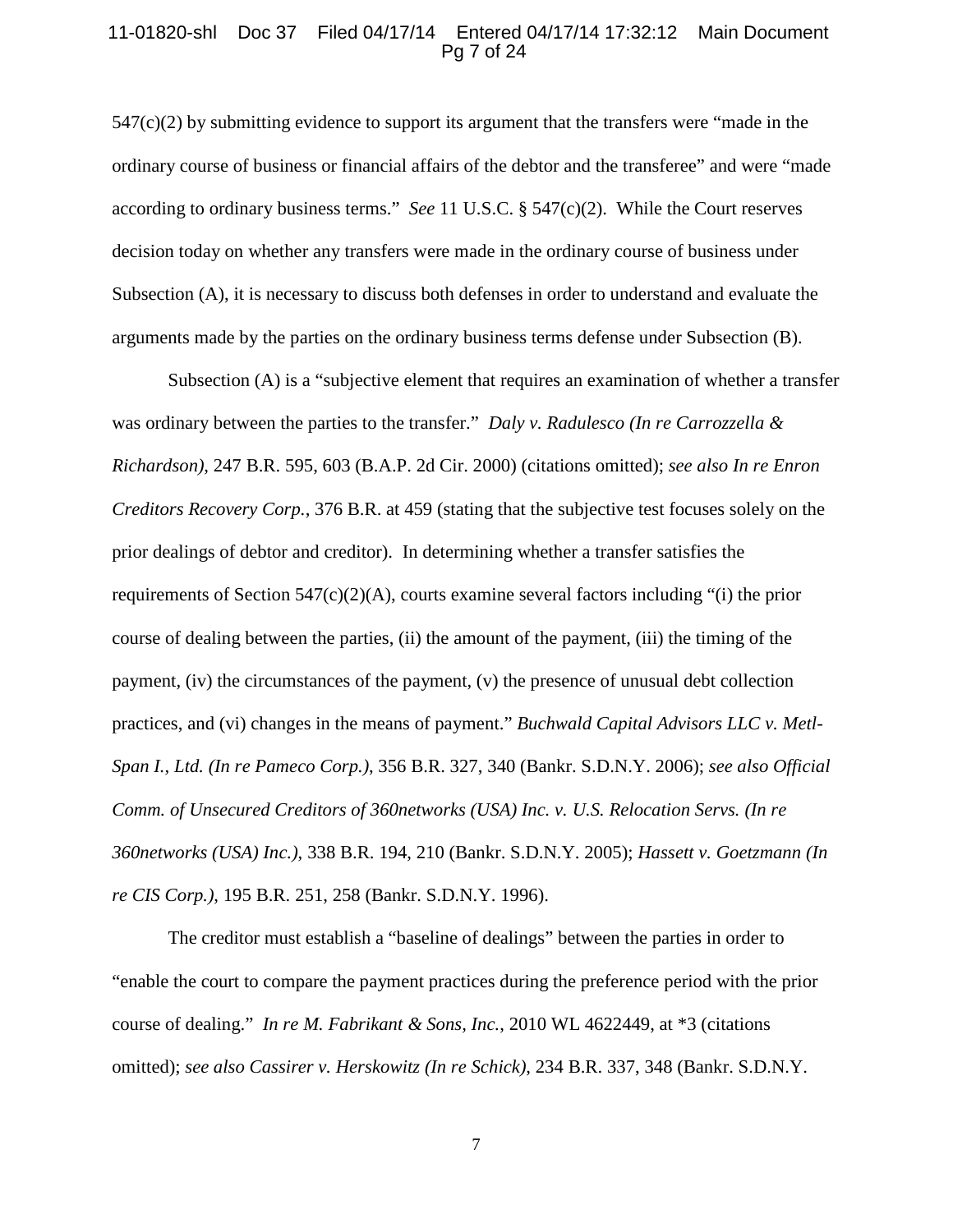### 11-01820-shl Doc 37 Filed 04/17/14 Entered 04/17/14 17:32:12 Main Document Pg 8 of 24

1999). The creditor must "demonstrate some consistency with other business transactions between the debtor and the creditor." *In re M. Fabrikant & Sons, Inc.*, 2010 WL 4622449, at \*3 (citations omitted). "The starting point—and often ending point—involves consideration of the average time of payment after the issuance of the invoice during the pre-preference and postpreference periods, the so-called 'average lateness' computation theory." *Id.* While a late payment is usually nonordinary, the defendant can rebut this presumption if late payments were the standard course of dealing between the parties. *See id.* (quoting 5 ALAN N. RESNICK & HENRY J. SOMMER, COLLIER ON BANKRUPTCY ¶ 504.04[2][ii], at 547–55 (16th ed. 2010)). "To determine whether a late payment may still be considered ordinary between the parties, a court will normally compare the degree of lateness of each of the alleged preferences with the pattern of payments before the preference period to see if the alleged preferences fall within that pattern." 5 COLLIER ON BANKRUPTCY ¶ 504.04[2][ii], at 547-55. Generally, this involves a comparison of the average number of days between the invoice and payment dates during the pre-preference and preference periods. *See In re M. Fabrikant & Sons, Inc.*, 2010 WL 4622449, at \*3; *see also Hassett v. Altai, Inc. (In re CIS Corp.)*, 214 B.R. 108, 120 (Bankr. S.D.N.Y. 1997).

Subsection (B) is an objective test which "looks not to the specifics of the transaction between the debtor and the particular creditor, but rather focuses on general practices in the industry, in particular the industry of the creditor." *Abovenet, Inc. v. Lucent Technologies, Inc. (In re Metromedia Fiber Network, Inc.)*, 2005 WL 3789133, \*5 (Bankr. S.D.N.Y. Dec. 20, 2005). It is well established that the creditor's industry is the measure for ordinariness under this subsection. *See, e.g., Matter of Midway Airlines*, 69 F.3d 792, 797 (7th Cir. 2004); *Sigmon v. Butner (In re Johnson Bros. Trucker, Inc.)*, 2001 WL 520649 \*4 (4th Cir. May 15, 2001); *Sass v.*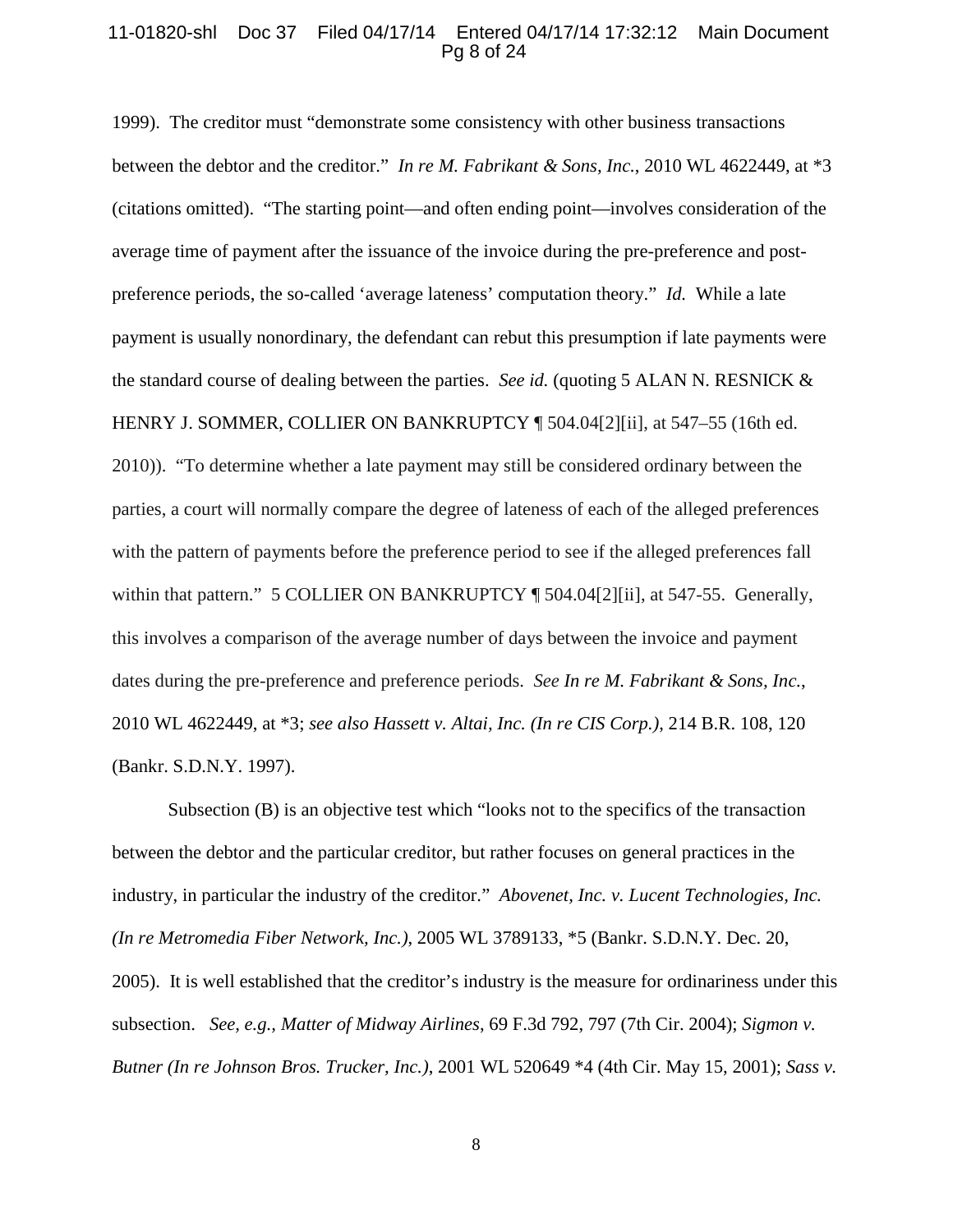### 11-01820-shl Doc 37 Filed 04/17/14 Entered 04/17/14 17:32:12 Main Document Pg 9 of 24

*Vector Consulting, Inc. (In re Am. Home Mortgage Holdings, Inc.),* 476 B.R. 124, 140-41 (Bankr. D. Del. 2012); *Hechinger Liquidation Trust v. James Austin Co. (In re Hechinger Inv. Co. of Delaware, Inc.),* 320 B.R. 541, 550 (Bankr. D. Del. 2004).

In *In re Roblin Indus., Inc.*, the Second Circuit held that "'ordinary business terms' refers to the general practices of similar industry members and that 'only dealings so idiosyncratic as to fall outside that broad range should be deemed extraordinary and therefore outside the scope of subsection C.'" *Roblin*, 78 F.3d at 39-40 (quoting *In re Tolona Pizza Products Corp.,* 3 F.3d 1029, 1033 (7th Cir. 1993). "Under this standard, a creditor must show that the business terms of the transaction in question were 'within the outer limits of normal industry practices. . . .'" *Id.*; *see also In re Carled,* 91 F.3d 811, 818 (6th Cir. 1996) (holding that late payments are made according to ordinary business terms so long as they are not "aberrational, unusual or idiosyncratic" for creditors in the defendant's industry). The "statutory language should not be construed to place businessmen in a straitjacket." *In re Gulf City Seafoods*, 296 F.3d 363, 368 (5th Cir. 2002). "Some latitude exists under the objective prong, as the courts should not impose a single norm for credit transactions within the industry; the inquiry is whether 'a particular arrangement is so out of line with what others do' that it cannot be said to have been made in the ordinary course." *G.G. Leidenheimer Baking Co., Ltd. v. Sharp (Matter of SGSM Acquisition Co.)*, 439 F.3d 233, 239 (5th Cir. 2006) (citing *In re Gulf City Seafoods*, 296 F.3d at 369).

#### B. **Ordinary Business Terms (Objective Test)**

### *1. Evidence Presented by the Defendant*

To demonstrate that the payments from the Debtors to UPS were similar to those in the industry, UPS provided evidence of payments and invoice records between itself and the Debtors. *See* Joint Exhibits A, B, C, D, and E and Defendants' Exhibit C. The amount and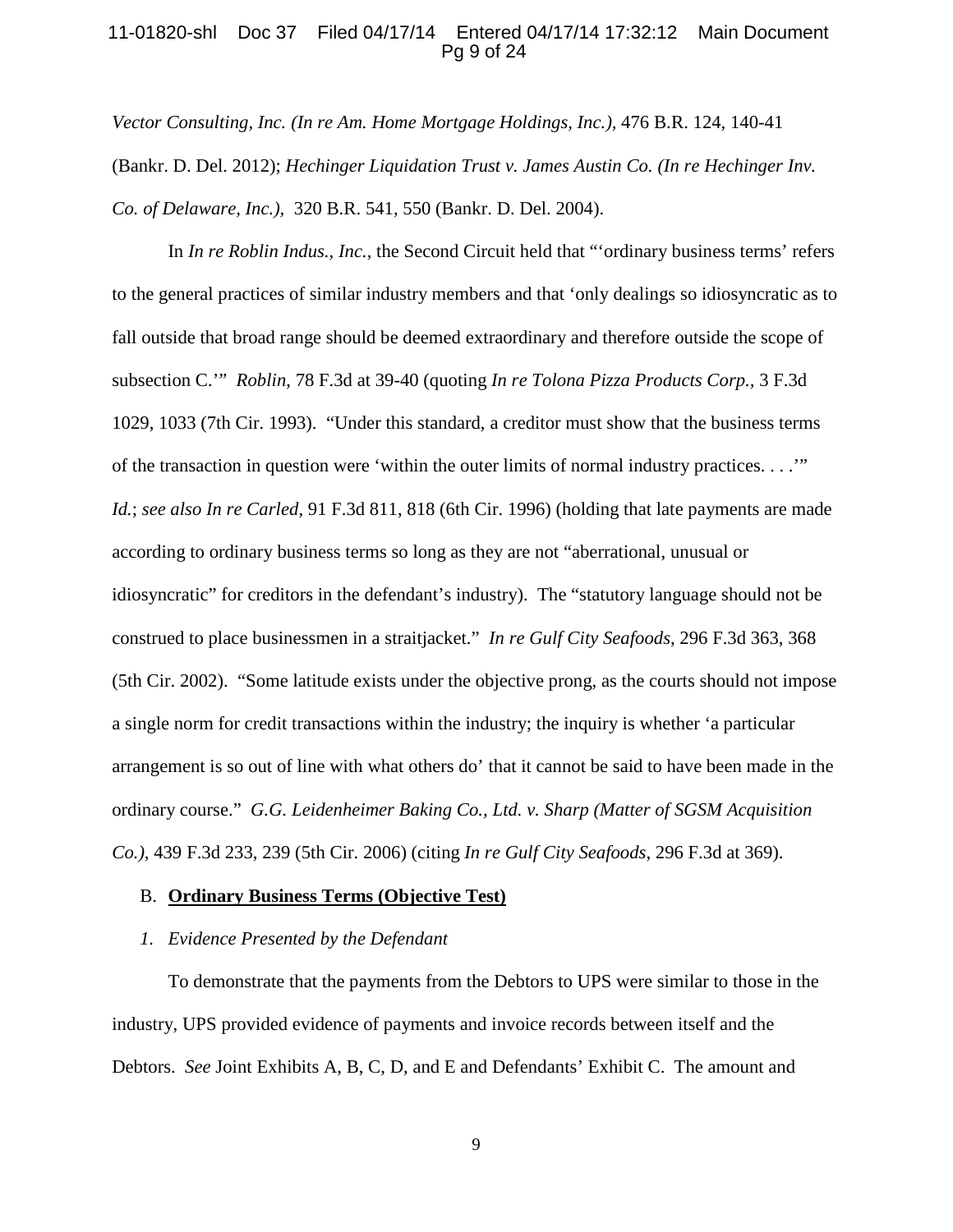# 11-01820-shl Doc 37 Filed 04/17/14 Entered 04/17/14 17:32:12 Main Document Pg 10 of 24

timing of those payments are not in dispute. The only other evidence presented at trial was the testimony of Thomas Salutric, an employee of UPS. Mr. Salutric is a corporate credit manager at UPS and has worked in billing, credit management, credit approval, and credit risk analysis for more than 25 years. *See* Defendants' Exhibit B. Mr. Salutric is also an active member of the Credit Research Foundation and the National Association of Credit Managers. *See id.*

Mr. Salutric testified, among other things, about the contract between the Debtors and UPS, its terms, and how and when the payments in question were made. *See* Trial Tr. 82:15- 83:7. Mr. Salutric's testimony focused on the time customers took to pay UPS compared to other similarly situated shipping companies. He testified that the Defendants followed normal industry practice during the period Defendants provided shipping services to the Debtors. Mr. Salutric noted that UPS is the largest player in the domestic shipping market with approximately half of the domestic market share, and that it is not uncommon in the industry to allow some flexibility in paying invoices. *See id.* at 70:23-25; 71:1-6; 74:6-75:6; 89:16-90:13.While UPS's stated invoice terms are 32 days, Mr. Salutric testified that because of the economic downturn in late 2008, many of UPS's larger customers began to request some latitude in the time to pay invoices. *See id.* at 74:16-25; 75:1-6; 85:7; 86:6-10. Customers of other transportation companies did the same. *See id.* at 75:1-6. On average, during the time the Debtors conducted business with the Defendants, the Debtors paid their invoices later than their stated terms: approximately 51 days<sup>[4](#page-9-0)</sup> during the Preference Period and 56 days during the historical period. *See* Defendants' Exhibits A and C.

<span id="page-9-0"></span>There actually is a slight discrepancy as to this number, with Defendants' Exhibit A listing 51 days and Defendants' Exhibit C stating 52 days. Given that Defendants have the burden of proof on the defense, the Court will use the more conservative of these numbers.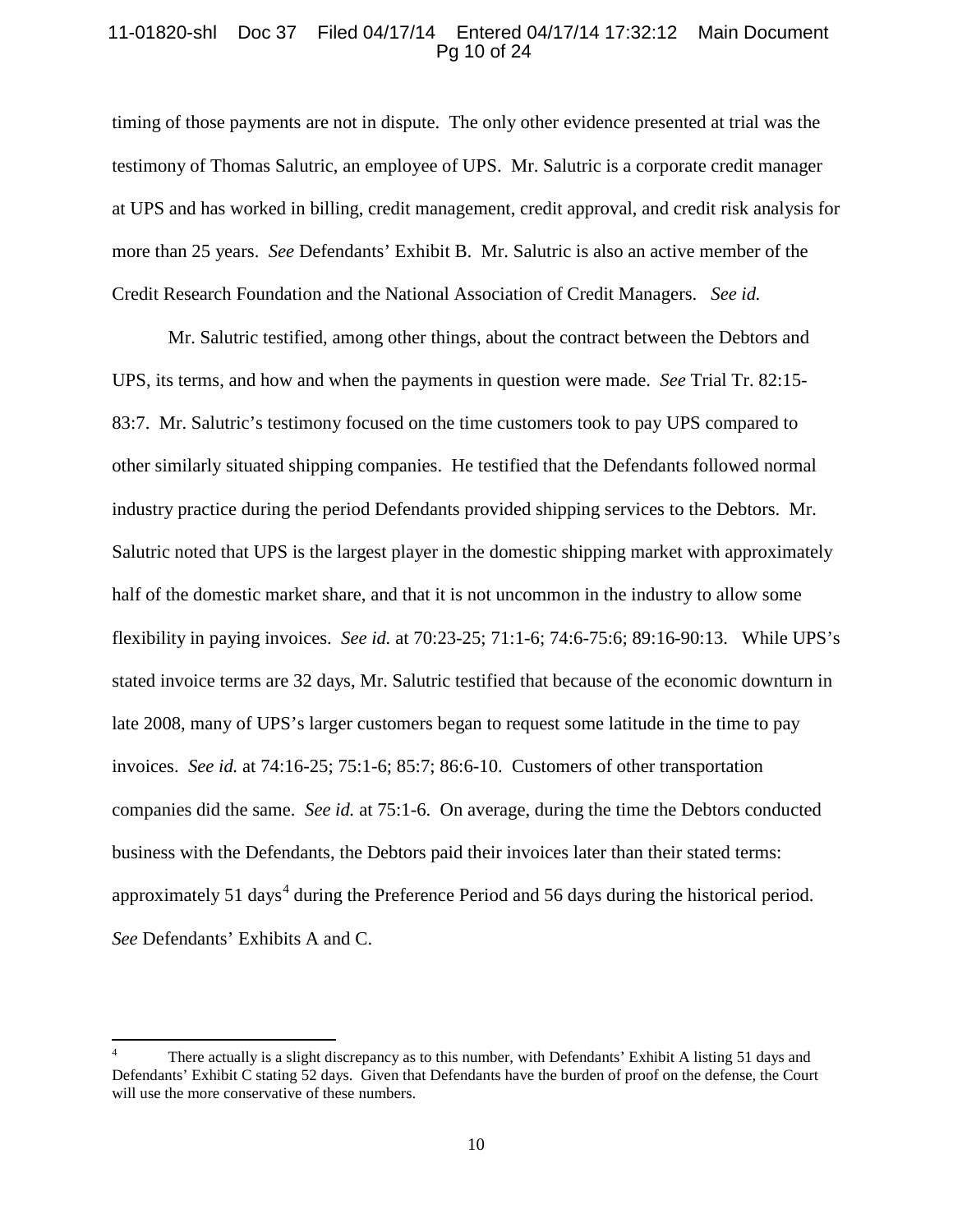## 11-01820-shl Doc 37 Filed 04/17/14 Entered 04/17/14 17:32:12 Main Document Pg 11 of 24

Mr. Salutric's analysis of industry practices relied heavily upon data collected from the Credit Risk Monitor database ("CRMZ"), which monitors the average number of days for a company to receive revenue after a sale has been made. *See* Defendants' Exhibit A; Trial Tr. 79:16-25. Mr. Salutric used the information in the CRMZ database to compile a list of forty businesses in the domestic shipping industry, including UPS, FedEx Corporation, and Ryder System, Inc., and to calculate the average number of days that these companies received payment after a sale in 2008 and 2009. *See* Defendants' Exhibit A. He then ranked those businesses according to the average days sales outstanding ("DSO")<sup>[5](#page-10-0)</sup> for the year. *See id.* Mr. Salutric testified that he relied upon 90% of the data, removing the top and bottom five percent in his analysis as outliers and concluded that the normal industry pay range in 2008 was from 14 to 70 days and from 16 to 72 days in 2009. Defendants' Exhibit A; Trial Tr. 99:6-16.

According to the Defendants' CRMZ database chart, UPS received payments from all of its customers in 2009 on average 44 days after sale while industry competitors, FedEx and Ryder, received payments on average in 40 and 45 days respectively. *See* Defendants' Exhibit A. In 2008, UPS received payments on average within 45 days and FedEx and Ryder received payments on average in 41 and 46 days respectively. *See id.* Mr. Salutric concluded that UPS's average days to payment during 2008 and 2009 aligned with industry practice. Mr. Salutric further concluded that during the period UPS and the Debtors conducted business, UPS's pay range was between 16 and 88 days, which he found to be a reasonable deviation from industry norm considering market conditions and the size of the Debtors. *See* Trial Tr. 102:15-104:16.

<span id="page-10-0"></span><sup>&</sup>lt;sup>5</sup> Mr. Salutric testified that DSO is credit terminology for the calculation of how long it takes a sale to be paid. It is used by a company to measure its effectiveness in the credit world. *See* Trial Tr. 92:16-22.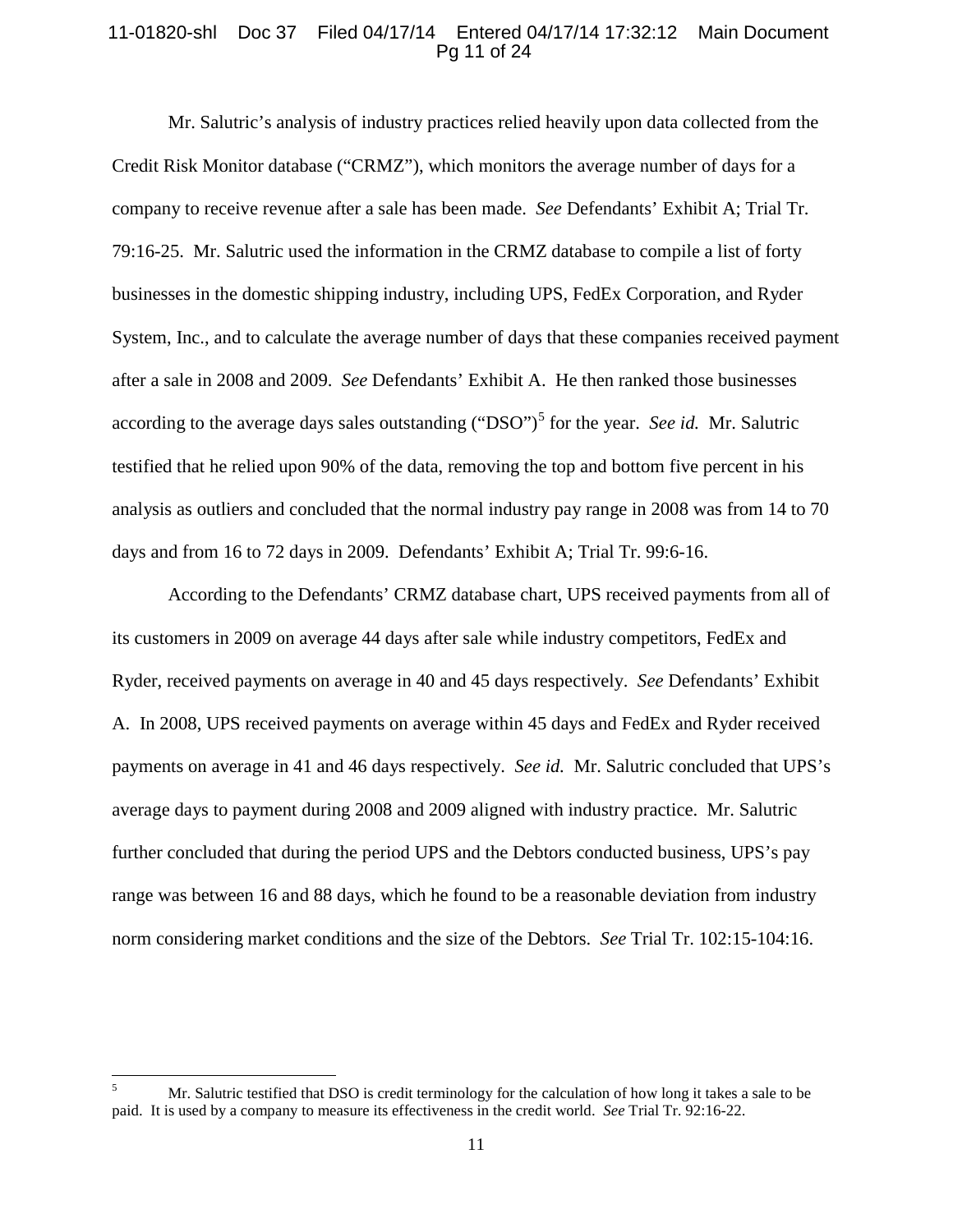# 11-01820-shl Doc 37 Filed 04/17/14 Entered 04/17/14 17:32:12 Main Document Pg 12 of 24

# *2. The Trustee's Arguments*

The Trustee did not present any witnesses at trial, choosing only to engage in limited cross examination of Mr. Salutric. Trustee's counsel asked limited questions about the use of the CRMZ database and did not identify any alternative source of information about the payment practices in the domestic shipping industry. The Trustee instead focused on the proper scope of the ordinary business terms defense and criticism of Mr. Salutric's methodology. The Trustee's arguments fall generally into four categories, which the Court will address separately.

The Trustee first argues that the relationship between the Debtors and UPS was not conducted in accordance with ordinary business terms because there were fluctuations in the parties' payment history over time. To illustrate this point, the Trustee divided the history of payments between UPS and the Debtors into three periods: 1) November 24, 2007 to September 30, 2008, which was more than six months before the bankruptcy filing; 2) October 2, 2008 to February 28, 2009, which was over one month into the 90 day Preference Period; and 3) March 1, 2009 to April 7, 2009, which includes some 38 days of the 90 day Preference Period. *See*  Plaintiff's Exhibits 1, 2, and 3*.* The purported purpose of this analysis was to contrast the payment times during the first and third periods with the payment times during the second period.<sup>[6](#page-11-0)</sup> The Trustee contends this disparity is evidence that the Debtors accelerated their payments to UPS as the closing of the Global Sale Agreement approached, and the transfers therefore must fall outside normal industry practice. As payments during the second period were paid significantly later than the first and third periods, the Trustee contends that they were

<span id="page-11-0"></span><sup>6</sup> According to the Trustee, UPS received payments from the Debtors on its invoices on average within 49 days during the first period and 44 days during the third period whereas during the second period, UPS received payments on average within 72 days. *See* Plaintiff's Exhibits 1, 2, and 3*.* There are questions, however, about the basis for the selection of these three time periods, which the Defendants criticize as a result oriented test. The Trustee has provided no case law to support this methodology, which largely disregards whether payments were made during the Preference Period.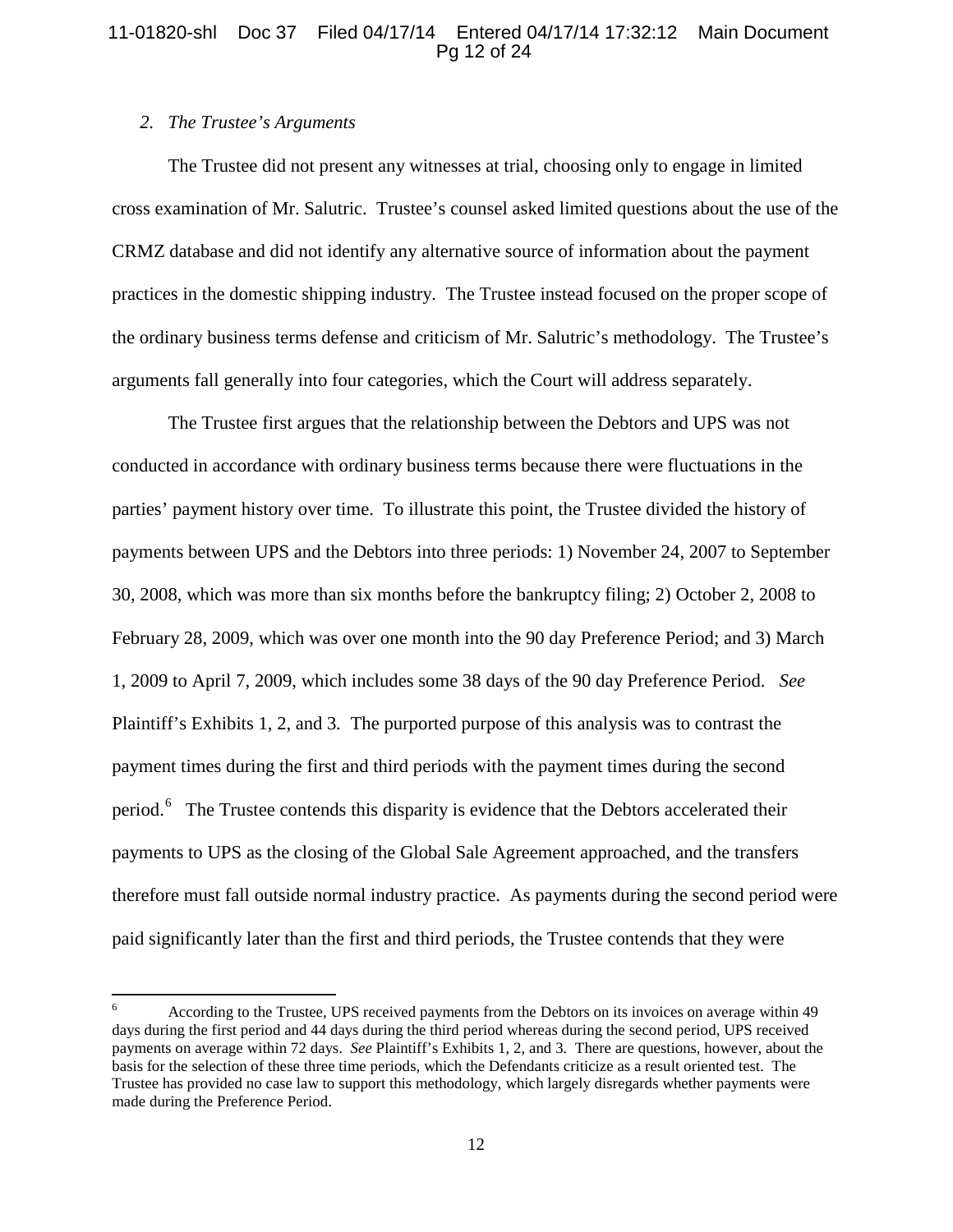# 11-01820-shl Doc 37 Filed 04/17/14 Entered 04/17/14 17:32:12 Main Document Pg 13 of 24

markedly different from the terms upon which UPS routinely collected its invoices and therefore not made according to ordinary business terms.

The Trustee's argument fails, however, because it improperly conflates the subjective and objective components of Section  $547(c)(2)$ . It is essentially asking the Court to rule that the objective defense cannot be met if the parties' relationship changes over time.<sup>[7](#page-12-0)</sup> But under Section  $547(c)(2)(B)$ , a creditor need only "show that the business terms of the transaction in question were 'within the outer limits of normal industry practices.'" *Roblin Indus.*, 78 F.3d at 40 (quoting *Tolona Pizza Products,* 3 F.3d at 1033)). "The conduct of the debtor and creditor are considered objectively in light of industry practice." *Roblin Indus.*, 78 F.3d at 40. And "only dealings so idiosyncratic as to fall outside that broad range should be deemed extraordinary and therefore outside the scope of" the defense. *Id.* (quoting *Tolona Pizza Products,* 3 F.3d at 1033). As the focus of the objective test is the standard in the industry, the historical experience between the Debtor and UPS should be of little to no import under Subsection (B).

Indeed, "courts do not look at the manner in which one particular creditor interacted with other similarly situated debtors, but rather analyze whether the particular transaction in question comports with the standard conduct of business within the industry." *Logan v. Basic Distribution Corp. (In re Fred Hawes Org., Inc.),* 957 F.2d 239, 245-46 (6th Cir. 1992); *see also Abovenet Inc. v. Lucent Technologies, Inc. (In re Metromedia Fiber Network, Inc.)*, 2005 Bankr. LEXIS 3168, at \*17 (Bankr. S.D.N.Y. Dec. 20, 2005) ("'[M]ade according to ordinary business terms,' looks not to the specifics of the transaction between the debtor and the particular creditor, but rather focuses on general practices in the industry, in particular the industry of the creditor.")

<span id="page-12-0"></span><sup>7</sup> The Plaintiff provided no case law to support this interpretation of the statute, instead citing to two cases in which the courts remarked that the parties practices were consistent prior to and during the preference period. *See Tolona Pizza*, 3 F.3d at 1033; *McCord v. Venus Foods, Inc. (In re Lan Yik Foods Corp.)*, 185 B.R. 103, 115 (Bankr. E.D.N.Y. 1995). But these were simply observations of the facts in those cases; neither case affirmatively stated that an objective analysis must take such factors into account.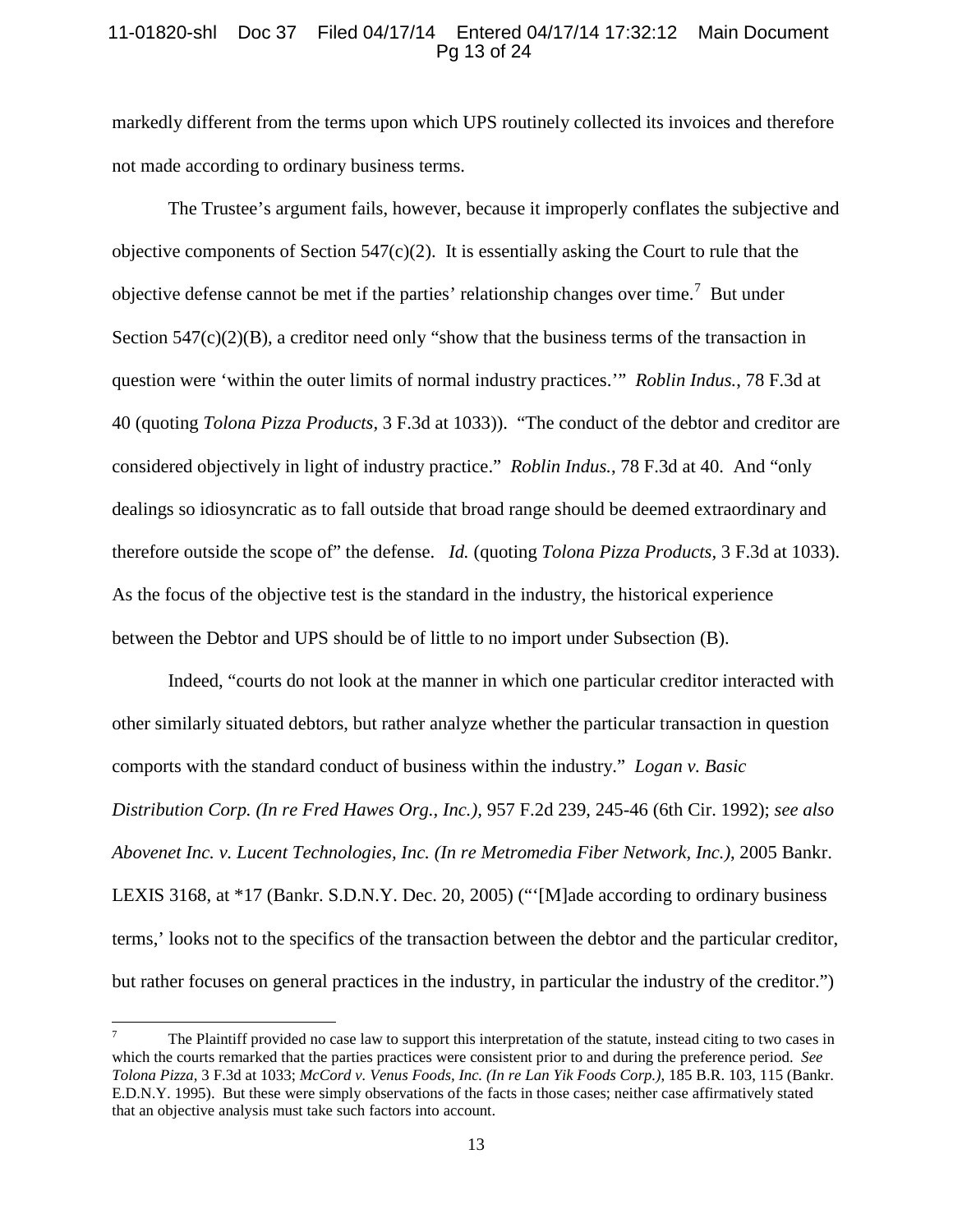# 11-01820-shl Doc 37 Filed 04/17/14 Entered 04/17/14 17:32:12 Main Document Pg 14 of 24

"[T]he question must be resolved by consideration of the practices in the industry – not by the parties' dealings with each other." *In re Gulf City Seafoods*, 296 F.3d at 369.

The Trustee appears to be advocating for a return to the pre-BAPCPA test, when a successful defense under Section  $547(c)(2)$  required a creditor to prove not only that the transfer was made in the ordinary course of business between the debtor and transferee, but also that it was made according to ordinary business terms (i.e., both the subjective and objective elements). But the statutory language of the BAPCPA amendments is clear. Congress made the test disjunctive, allowing a defendant to prevail by proving either the subjective test under Section 547(c)(2)(A), or the objective test under Section 547(c)(2)(B). *See In re M. Fabrikant & Sons, Inc.*, 2010 WL 4622449, at \*2; *see, e.g., Appalachian Oil Co. v. Va. State Lottery Dept. (In re Appalachian Oil Co.)*, 2012 Bankr. LEXIS 4677 (Bankr. E.D. Tenn. Oct. 4, 2012) (finding transfers were not within the "ordinary course of business," but were made according to "ordinary business terms.")) If Congress intended to add a subjective component to Section  $547(c)(2)(B)$  or to somehow make it more difficult for a creditor to prevail under the subsection, it could easily have done so. Instead, Congress simply changed one word – "and" to "or" – and left the wording of the subparts unchanged.<sup>[8](#page-13-0)</sup>

Indeed, the Trustee's view is contrary to the Second Circuit's clear guidance in *Roblin Industries, Inc. v. Ford Motor Company (In re Roblin Industries, Inc.)*, 78 F.3d 30 (2d Cir.

<span id="page-13-0"></span><sup>8</sup> While not cited by the Trustee, the Court notes that *Hutson v. Branch Banking & Trust Co. (In re National Gas Distributors, L.L.C.)*, 346 B.R. 394 (Bankr. E.D.N.C. 2006), held that pre-BAPCPA case law discussing the ordinary business terms standard had been affected by the amendment to the statute and was therefore no longer instructive. *See id.* at 402-03. Cases in this jurisdiction, however, have stated that "the words of the subparagraphs have not changed, and the pre-2005 cases interpreting their requirements remain good law." *In re M. Fabrikant & Sons, Inc.*, 2010 Bankr. LEXIS 3941, at \*6 (citing 5 Collier on Bankruptcy ¶ 547.04[2], at 547-51). Additionally, the approach adopted in *National Gas* has been rejected by other jurisdictions. *See Simon v. Gerdau MacSteel, Inc. (In re American Camshaft Specialties, Inc.)*, 444 B.R. 347 (Bankr. E.D. Mich. 2011) (noting that while revisiting the ordinary business terms standard "might be warranted in other circuits where controlling precedent is unclear, the Sixth Circuit Court of Appeals has articulated a clear and consistent standard, from which this Court sees no reason to deviate.").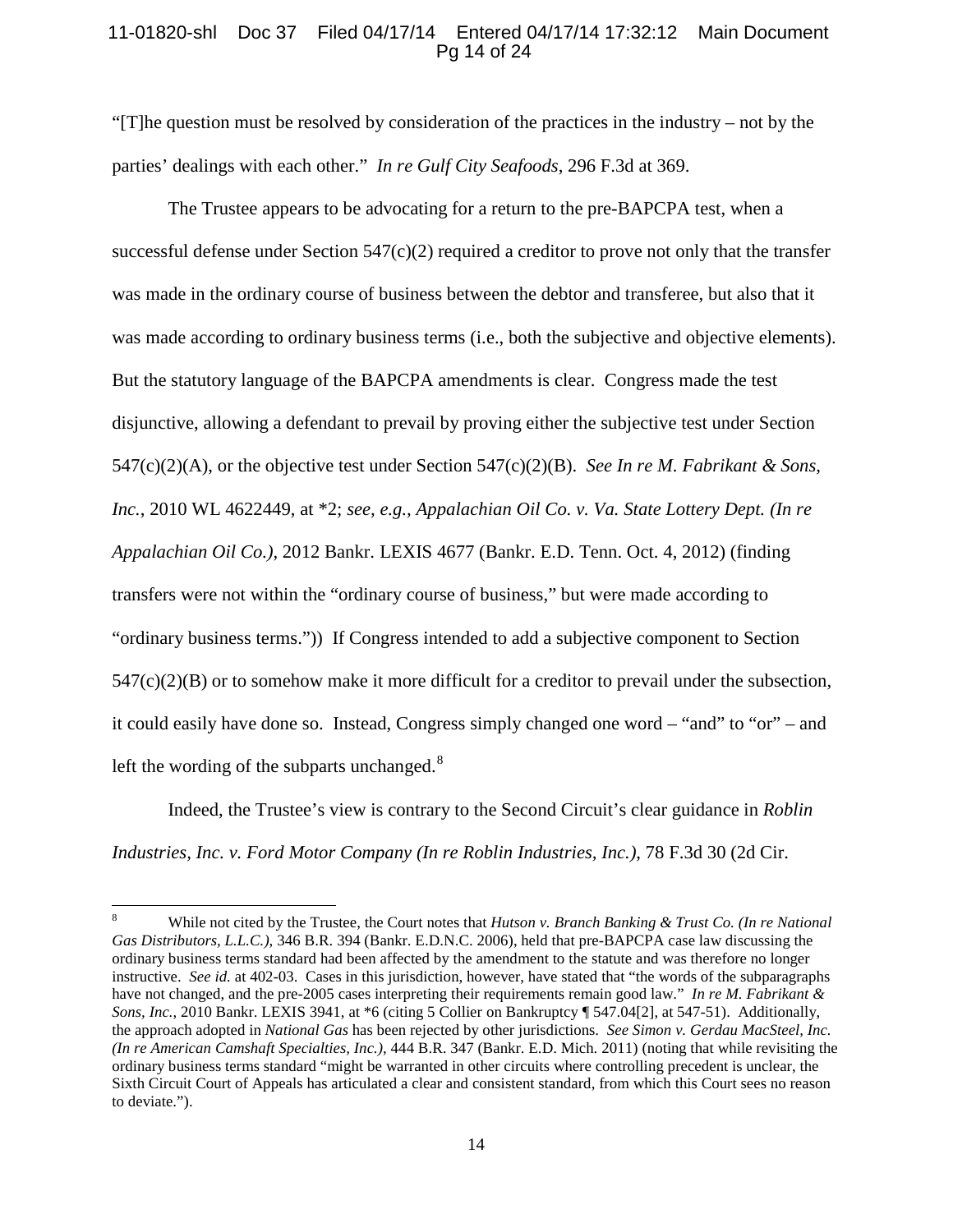# 11-01820-shl Doc 37 Filed 04/17/14 Entered 04/17/14 17:32:12 Main Document Pg 15 of 24

1996), which addressed the relationship between the objective and subjective elements of Section 547(b)(2). In *Roblin*, the Second Circuit adopted the objective test used by *Tolona Pizza*, stating that a payment made according to ordinary business terms must be "ordinary from the perspective of the industry." *Id.* at 40. In reaching its conclusion, the Second Circuit observed that an alternative to the objective approach was to "look to the conduct of the parties themselves to determine if the terms of a preferential transfer are ordinary." *Id.* at 41. But it remarked that "by treating both [Section 547(c)(2)(A) and (B)] as subjective requirements and focusing entirely upon the conduct of the parties in question, the ordinary business terms requirement becomes surplusage. Congress could not have intended that one of the three separate requirements enacted to satisfy [Section] 547(c)(2) was simply redundant." *Id.*<sup>[9](#page-14-0)</sup>

For its second argument, the Trustee urges the Court to focus on the Defendants' stated terms for payment. Rather than compare the actual payment history with the typical payment practices in the industry, the Trustee appears to propose that the Court examine whether there has been a deviation from a creditor's stated payment policy. *See* Plaintiff's Post-Trial Brief at 6. But such an analysis would ensure that any late payment would be a transfer outside of ordinary business terms. As such, the defense would be of little use to a creditor. *See In re Carled,* 91 F.3d 811, 818 (6th Cir. 1996) (holding that late payments are made according to ordinary business terms so long as they are not "aberrational, unusual or idiosyncratic" for creditors in the defendant's industry).

Such a reading is inconsistent with the Second Circuit's interpretation of the ordinary business terms test. In *Roblin*, the Second Circuit ruled that a payment made pursuant to a debt

<span id="page-14-0"></span><sup>9</sup> Commentators have debated the policy wisdom of Congress's change to the statute, wondering whether the objective test is too low a hurdle. *See In re National Gas Distributors L.L.C.*, 346 B.R. at 404-05. But as there is no denying the plain language of the statute as amended, this Court leaves such policy choices to Congress.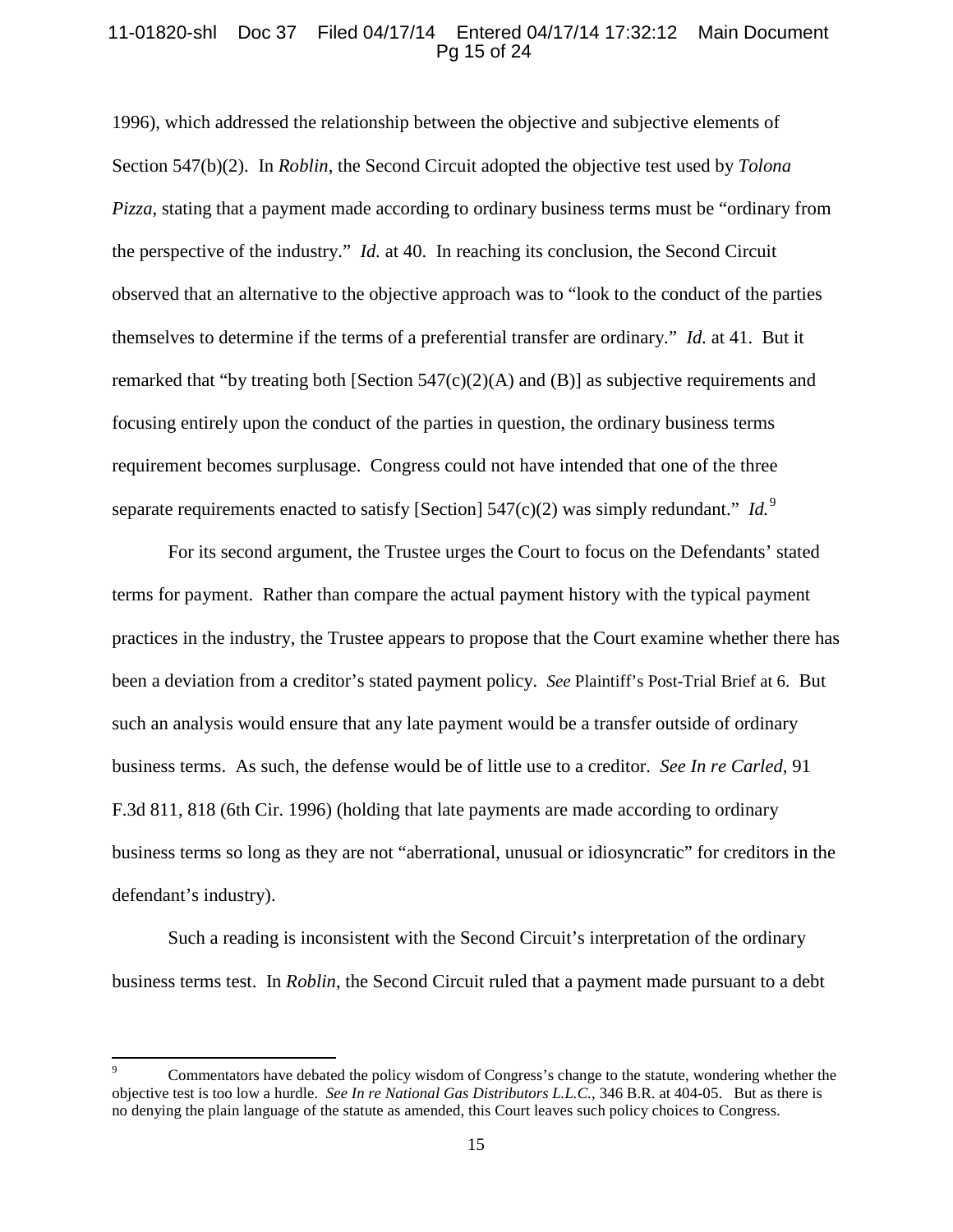# 11-01820-shl Doc 37 Filed 04/17/14 Entered 04/17/14 17:32:12 Main Document Pg 16 of 24

restructuring agreement could be considered an ordinary business term if evidence is provided that it is within the industry practice. The Second Circuit stated that

[t]o apply properly the . . . standard, "ordinary business terms" must include those terms employed by similarly situated debtors and creditors facing the same or similar problems. *If the terms in question are ordinary for industry participants under financial distress, then that is ordinary for the industry.* In this way, a creditor that agrees to restructure a debt in a manner consistent with industry practice in those circumstances does not lose the benefit of the exception.

*Roblin Indus.*, 78 F.3d at 42 (emphasis added); *see also Ganis Credit Corp. v. Anderson (In re Jan Weilert Rv, Inc.)*, 315 F.3d 1192, 1198 (9th Cir. 2003) ("[C]reditors are not required to prove a particular uniform set of business terms, rather, "ordinary business terms" refers to the broad range of terms that encompasses the practices employed by those debtors and creditors, *including terms that are ordinary for those under financial distress*.") (emphasis added).

The Trustee's view would also require a creditor to steadfastly adhere to the same business practices throughout the entirety of its relationship with a debtor. That would unduly tie the hands of the creditor to deal with the exigencies of business in a real world setting and discourage creditors from continuing to do business with a company in distress.<sup>[10](#page-15-0)</sup> It would not allow a creditor to work with a debtor within the bounds of normal practices in the industry, which is contrary to the Second Circuit's understanding of how the defense should operate:

> A creditor taking such steps should not be viewed as taking "unusual action" when it does no more than follow usual industry practice—precisely the kind of behavior the ordinary course of business exception was intended to protect. Restricting a creditor to courses of action typical in untroubled times leaves no room for realistic debt workouts and unfairly penalizes those creditors that take conventional steps to institute a repayment plan.

<span id="page-15-0"></span><sup>&</sup>lt;sup>10</sup> Indeed, Mr. Salutric testified that during the financial crisis, shipping companies were allowing their customers more flexibility in payment timing. *See* Trial Tr. 70:23-25; 71:1-6; 74:6-75:6; 85:7; 86:6-10; 89:16- 90:13. Thus, both the deviation from nominal terms and the variation in payment times from year to year were within normal industry practice, as the entire shipping industry was simply responding to the financial crisis.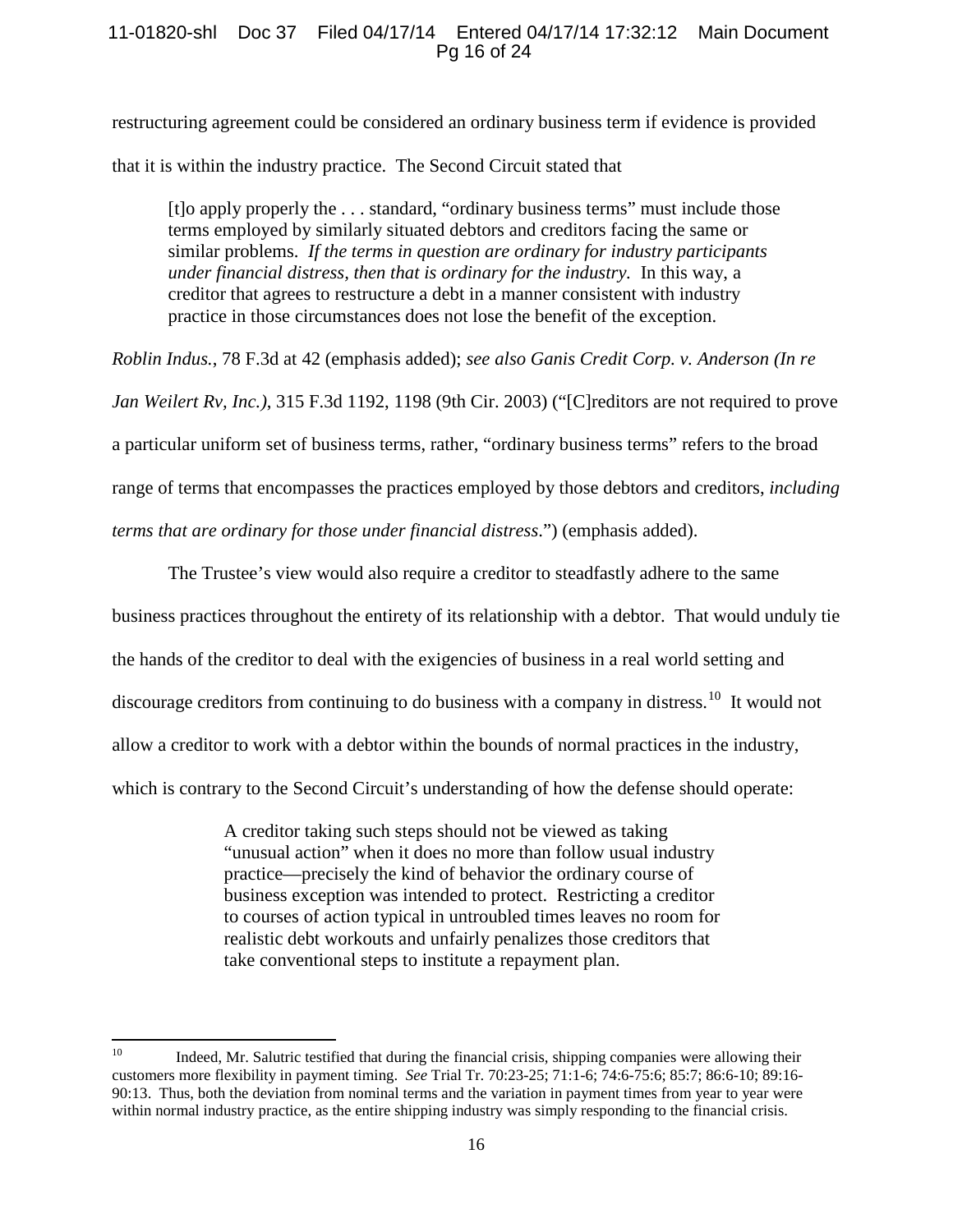# 11-01820-shl Doc 37 Filed 04/17/14 Entered 04/17/14 17:32:12 Main Document Pg 17 of 24

*Roblin*, 78 F.3d at 42. The Second Circuit's flexible approach bolsters the two-fold purpose of preference law: "the concern for the equitable treatment of all creditors as well as the desire to discourage creditors from hastily forcing troubled businesses into bankruptcy." *Id.* at 40. The Trustee's position, therefore, is inconsistent with the general purposes of preference law:

> The ordinary course of business exception is consistent with the general thrust of preference law. The exception benefits all creditors by protecting payments received by those creditors who remain committed to a debtor during times of financial distress while at the same time affording a measure of flexibility to creditors in dealing with the debtor, provided that the steps taken are consistent with customary practice among industry participants.

*Roblin*, 78 F.3d at 41.

In any case, the Court is hard pressed to see how a historical variation in the parties' prior course of dealings constitutes a "term" as described by the Trustee. *See Metromedia Fiber Network*, 2005 Bankr. LEXIS 3168, at \*24, \*30 (Bankr. S.D.N.Y. Dec. 20, 2005) ("A threshold point of inquiry is whether any of the *enumerated terms* of the Lucent Debt Rescheduling was, in fact, "unique" or 'different' from other [debtors'] restructurings or the terms ordinarily agreed upon in restructurings by telecommunications vendors.") (emphasis added). The relationship between the parties is precisely what is examined in the subjective test of Section 547(c)(2)(A). To impose that requirement in the ordinary business terms analysis of Section  $547(c)(2)(B)$ would render 547(c)(2)(A) surplusage, and would also raise the requirements of the standard in a way that Congress did not do in the plain language of BAPCPA.<sup>[11](#page-16-0)</sup>

<span id="page-16-0"></span><sup>&</sup>lt;sup>11</sup> To the extent that the Trustee suggests that a creditor is required to mathematically compare the parties' deviation from nominal payment terms against the deviation from nominal terms of those in the industry, the Court also rejects that notion. It would be impossible for the creditor to meet its evidentiary burden due to a lack of available data. Courts have acknowledged that "information about competitors' trade practices used to establish industry standards may be difficult to obtain . . . . Thus, courts must allow some flexibility regarding sources of evidence used to establish the range of practices that will be deemed the industry standard." *Troisio v. E.B. Eddy Forest Prods. (In re Global Tissue L.L.C.)*, 2004 U.S. App. LEXIS 14003, at \*103 (3d Cir. July 7, 2004). The Trustee himself agrees that "the potential difficulty in obtaining industry data from competitors justifies a flexible evaluating standard in proving what terms are "ordinary" in the industry . . . and that such proof may be based on the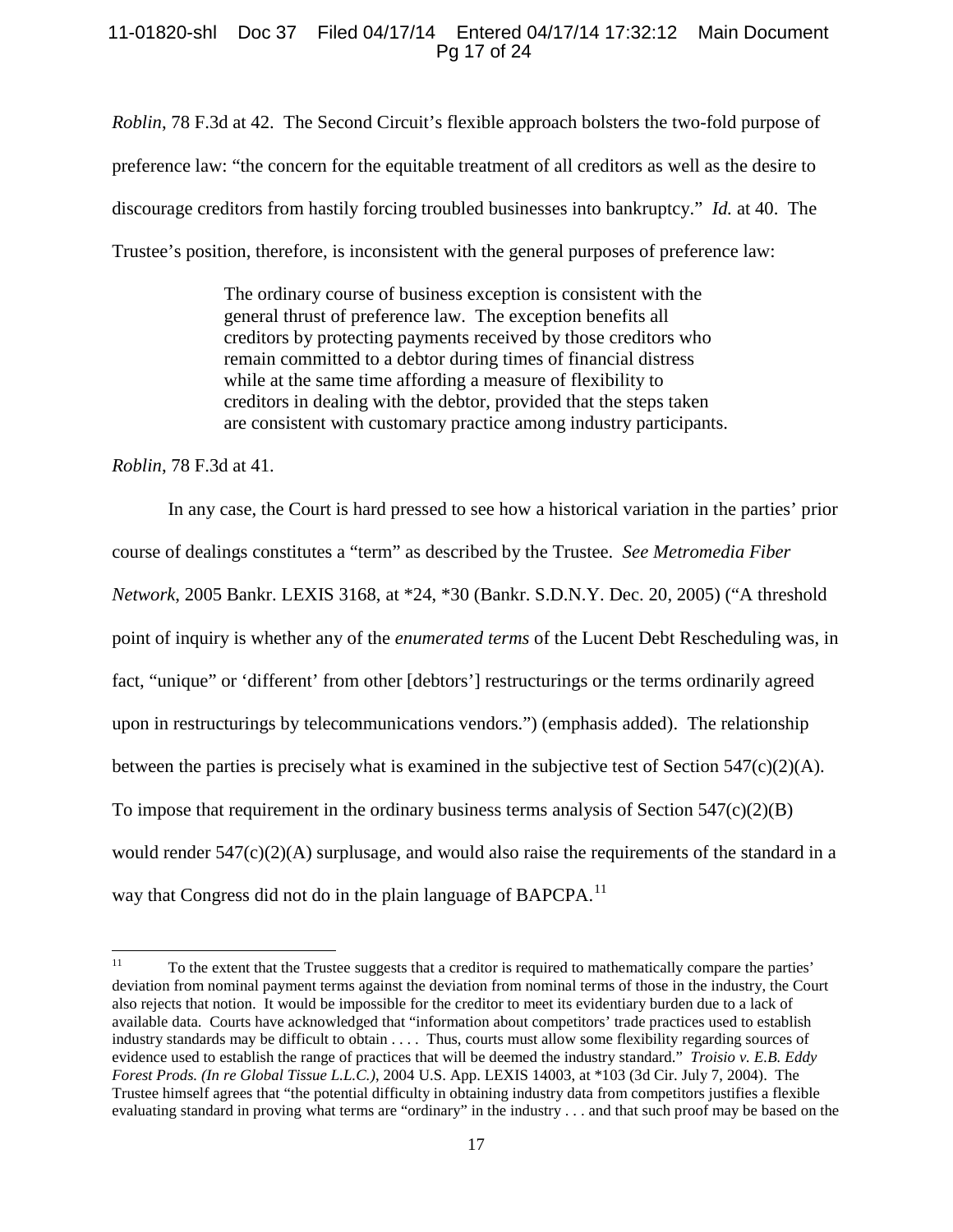# 11-01820-shl Doc 37 Filed 04/17/14 Entered 04/17/14 17:32:12 Main Document Pg 18 of 24

Turning to the third category, the Trustee takes issue with the Defendants' method for comparing payments here to UPS with payments made by customers to other domestic shipping companies. As a threshold matter, the Trustee complains that looking "on an invoice-by-invoice basis, at each collection UPS made during the preference period, and declar[ing] each payment ordinary (or not ordinary), based on whether it fell within the outer bounds of the times other participants in the transportation industry took, on average, to collect their invoices pursuant to their individual business terms [is] . . . unprecedented, and inconsistent with the case law . . ." Plaintiff's Post-Trial Brief at 6. But the Court notes that other courts have done a similar analysis. *See, e.g., Schoenmann v. BCCI Constr. Co. (In re Northpoint Communs. Group, Inc.)*, 361 B.R. 149, 160 (Bankr. N.D. Cal. 2007). Indeed, such an approach is consistent with the plain language of the statute that "the trustee may not avoid under this section a *transfer* . . . to the extent that such *transfer* was . . . made according to ordinary business terms." 11 U.S.C. § 547(c)(2)(B) (emphasis added); *see also Roblin Indus.*, 78 F.3d at 40 (quoting *Tolona Pizza*, 3 F.3d at 1033) ("Under this standard, a creditor must show that the business terms *of the transaction* in question were 'within the outer limits of normal industry practices' . . . Assuming subsections (A) and (B) are satisfied, only *when a payment is ordinary* from the perspective of the industry will the ordinary course of business defense be available for an otherwise voidable preference.") (emphasis added); *Metromedia Fiber Network*, 2005 Bankr. LEXIS 3168, at \*24, \*30 (Bankr. S.D.N.Y. Dec. 20, 2005) ("As enacted by Congress, the statute requires the Court to focus on the *transfer* which is being challenged . . . . [Section 547(c)(2)(B)] asks whether the *transfer* was made in accordance with normal industry practice.").

l

testimony of an employee who has sufficient first-hand knowledge of industry practices." Plaintiff's Post-Trial Brief at 2.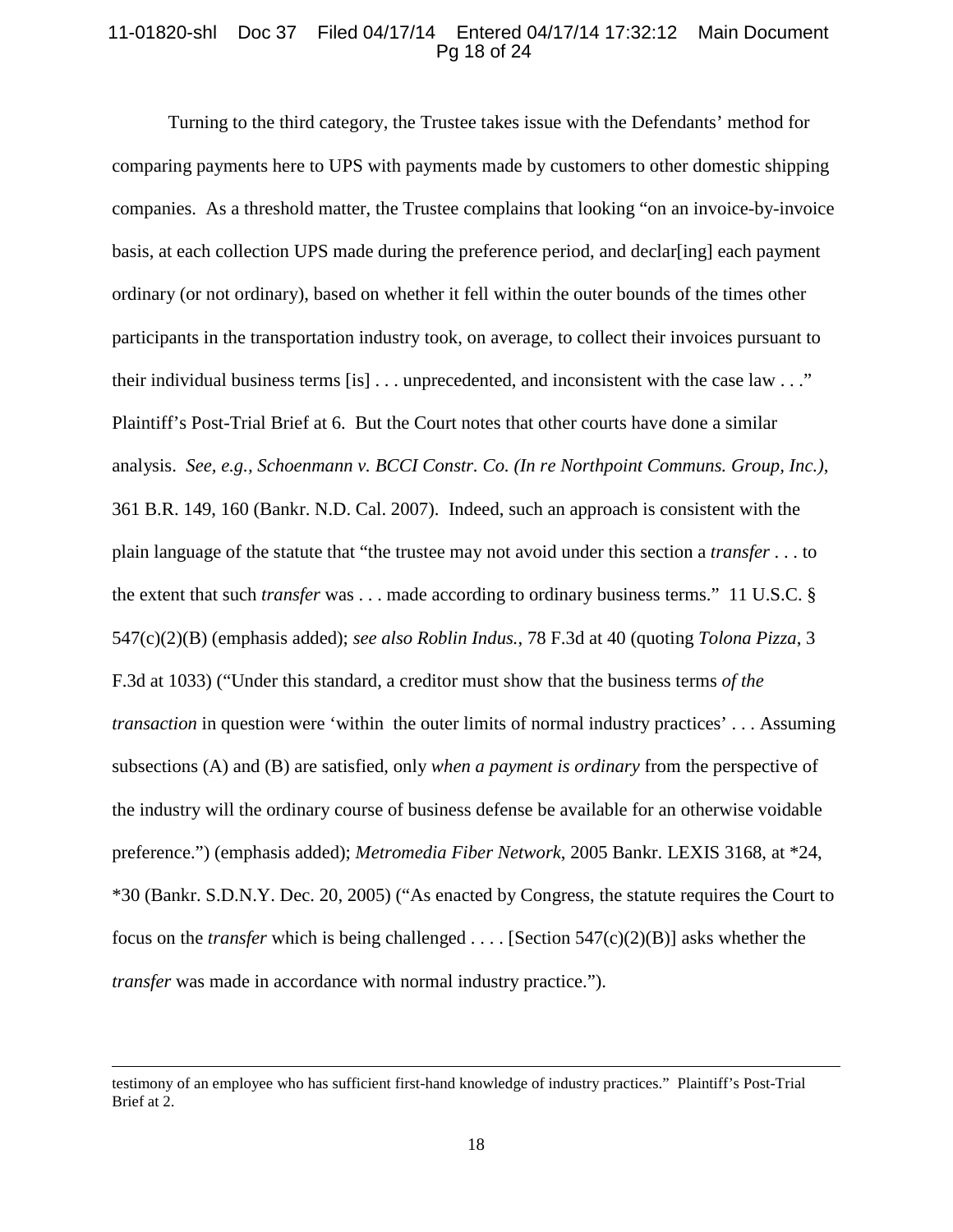#### 11-01820-shl Doc 37 Filed 04/17/14 Entered 04/17/14 17:32:12 Main Document Pg 19 of 24

The parties fail to cite any case law on the proper method for evaluating the actual transactions between the Debtors and UPS to see if they comport with industry practices. Nor did the Court find a consensus in the case law on the appropriate methodology. The Court, however, believes that it is useful to look to how courts analyze the subjective "ordinary course of business" defense. Under an ordinary course analysis, "'[t]o determine whether a late payment may still be considered ordinary between the parties, a court will normally compare the degree of lateness of each of the alleged preferences with the pattern of payments before the preference period to see if the alleged preferences fall within that pattern.' . . . Generally, this involves a comparison of the average number of days between the invoice and payment dates during the pre-preference and preference periods." *Davis v. R.A. Brooks Trucking, Co. (In re Quebecor World (USA), Inc.)*, 491 B.R. 379, 386 (Bankr. S.D.N.Y. 2013) (quoting 5 COLLIER ¶ 504.04[2][ii], at 547-55; citing *In re M. Fabrikant & Sons, Inc.*, 2010 WL 4622449, at \*4; *Hassett v. Altai, Inc. (In re CIS Corp.)*, 214 B.R. 108, 120 (Bankr. S.D.N.Y. 1997)). Though the subjective test compares the course of dealings of the parties, it essentially is a comparison of two sets of data over differing periods of time. It therefore seems reasonable to apply these same principles to an objective analysis by comparing the timing of purported preference payments with the timing of payments in the industry as a whole.

 In the subjective analysis, courts do this by using the "average lateness" method, "which looks to the average time of payment after the issuance of the invoice during the historical and [P]reference [P]eriods. In deciding what payments are ordinary, a court reviews the range of payments centered around the average and also groups the payments in buckets by age." *Quebecor*, 491 B.R. at 388. By contrast, courts have criticized the "total range" method, which considers a transfer during the preference period to be ordinary if it is paid within the minimum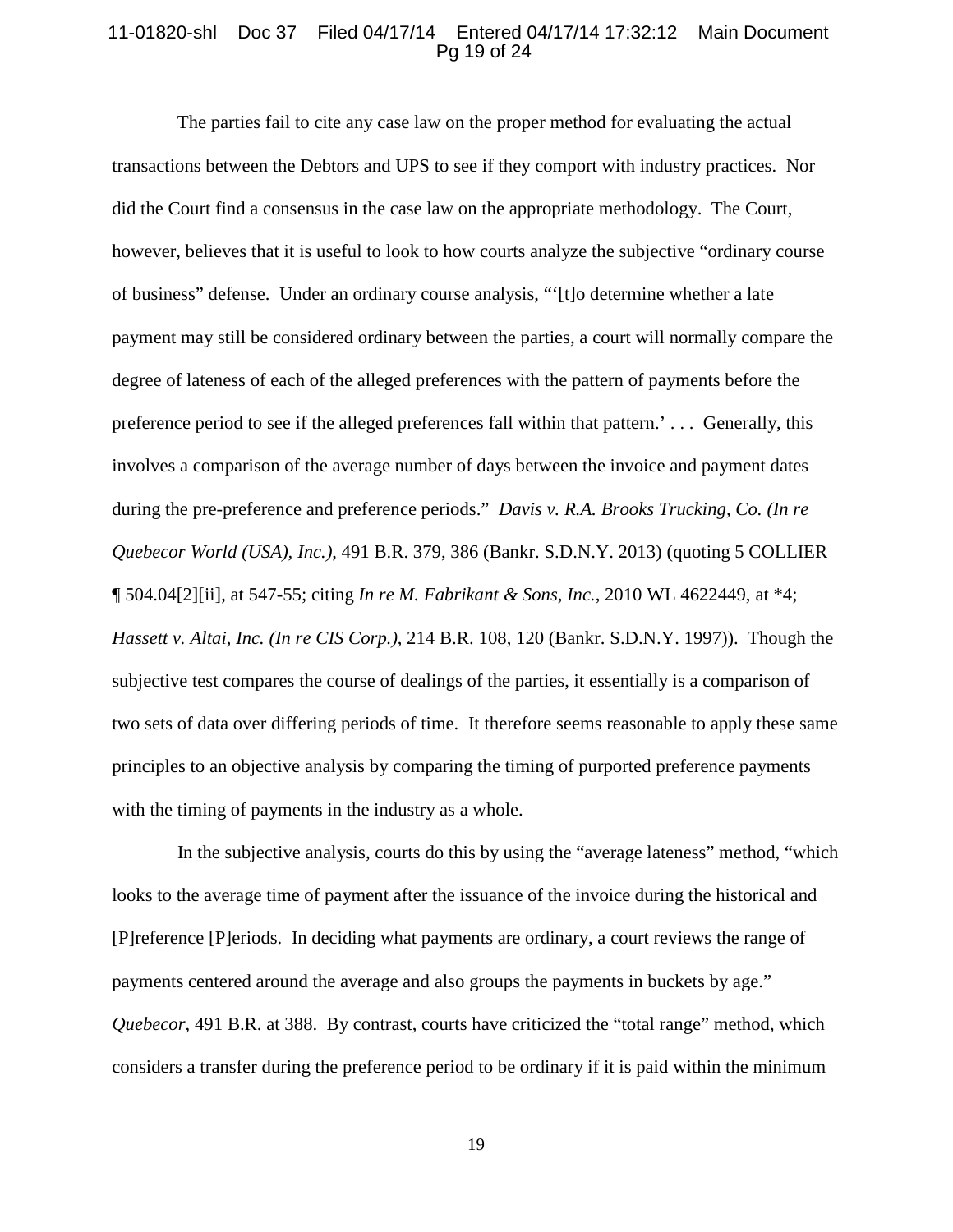# 11-01820-shl Doc 37 Filed 04/17/14 Entered 04/17/14 17:32:12 Main Document Pg 20 of 24

and maximum days in the range of all payments during the historical period. *See id.* at 387-88. Total range analysis has been rejected because it "impermissibly expand[s] the ranges of ordinary transactions . . . [and] captures outlying payments that skew the analysis of what is ordinary." *See id.* (citing *In re M. Fabrikant & Sons, Inc.*, 2010 Bankr. LEXIS 3941, at \*3 n.2 (Bankr. S.D.N.Y. 2010); *In re CIS Corp.*, 214 B.R. 108, 120 (Bankr. S.D.N.Y. 1997)).

When viewed in this light, Mr. Salutric's analysis is revealed as suspect. Simply put, his range of permissible payments is too broad. As the Trustee points out, Mr. Salutric uses a range of 14 to 70 days in 2008 and 16 to 72 days in 2009 that includes outliers that unreasonably extended the range. More specifically, Mr. Salutric used the CRZM database to rank businesses in the shipping industry according to average DSO per year for both 2008 and 2009. *See* Defendants' Exhibit A. Mr. Salutric testified that he looked to the payment practices in 90% of the industry, removing only the top and bottom five percent in his analysis as outliers.<sup>[12](#page-19-0)</sup> Defendants' Exhibit A; Trial Tr. 99:6-16. In determining that he should use the 90% figure as his range, he relied only on his judgment, stating that the data points at the outer limits "would be maybe atypical for the industry." (Trial Tr. [13](#page-19-1)2:2-11, March 19, 2013).<sup>13</sup>

<span id="page-19-0"></span><sup>&</sup>lt;sup>12</sup> It is unclear whether these outliers had already been removed from the information that the Defendants provided to the Court. Defendant does not conclusively state this to be the case and, if so, Defendants have failed to inform the Court as to how many companies were excluded or provided the Court with any information regarding those companies. For purposes of the Court's analysis, however, the Court assumes that the data provided in Defendants' Exhibit A includes the full industry database, prior to the removal of any outliers. In fact, a review of Defendants' Exhibit A shows that only two companies out of a total of 40 from the CRZM data fall outside of Mr. Salutric's 16 to 72 date range. *See* Defendants' Exhibit A.

<span id="page-19-1"></span><sup>&</sup>lt;sup>13</sup> Mr. Salutric's conclusion is also undercut by a lack of support for his methodology. Mr. Salutric testified that in formulating this analysis, he did not consider any alternative methods for sorting the data. Trial Tr. at 132:12-16. Mr. Salutric was unaware of any case law that adopted his formulation. *Id.* at 132:20-22. He got no input from counsel in conducting his investigation and rendering his opinion, nor did he review any other expert testimony on the process of rendering his report with respect to ordinary business terms or consult any other professionals or peer review on how to go about doing so. *Id.* at 131:6-18; 133:9-19. Mr. Salutric consulted one article which he described as "high-level" and discussed what to expect when testifying as an expert witness. *Id.* at 131:20-132:1. But the article did not discuss the methodology to be used in determining the ordinary course of business. *Id.* at 131:20-25.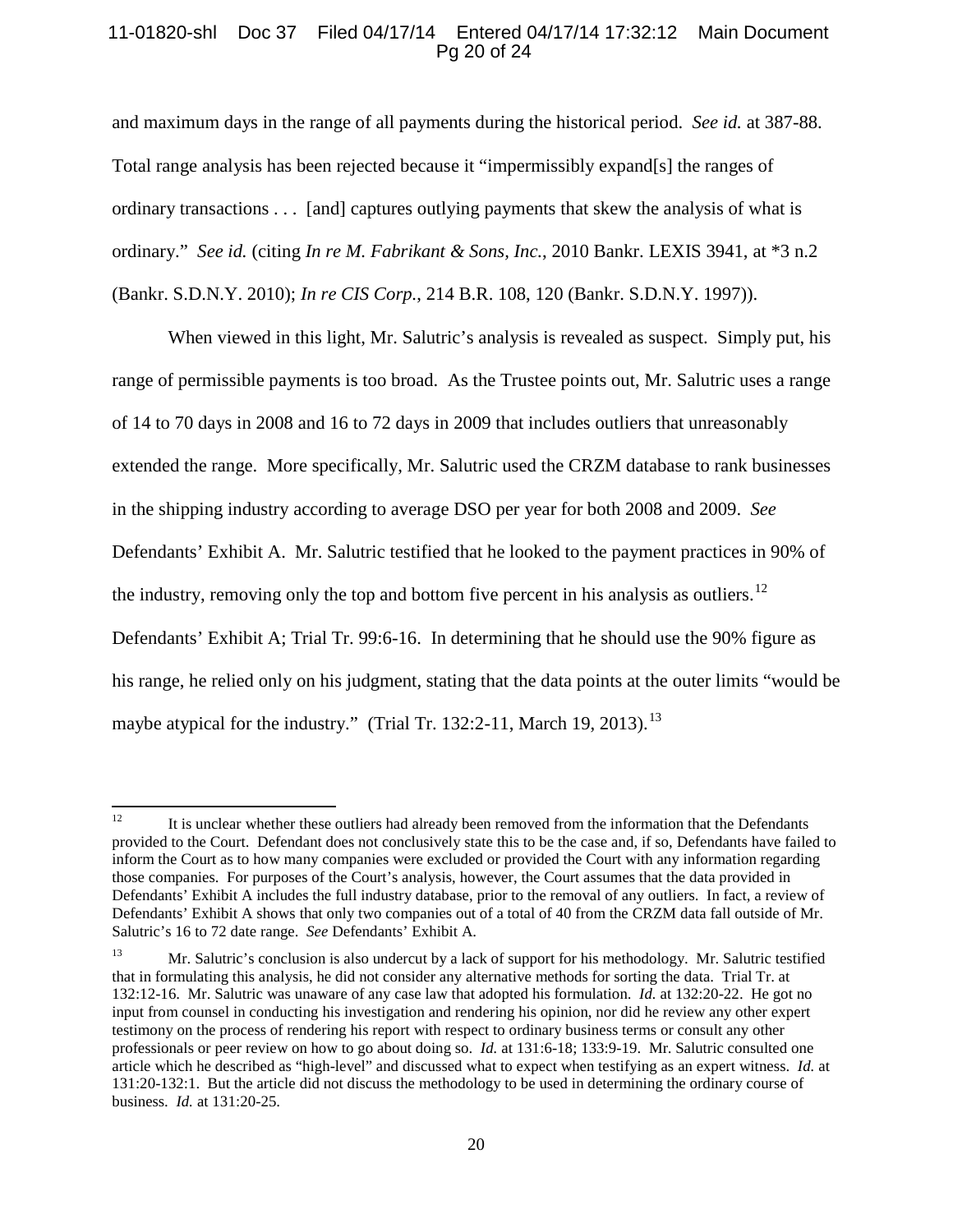# 11-01820-shl Doc 37 Filed 04/17/14 Entered 04/17/14 17:32:12 Main Document Pg 21 of 24

As an alternative, the Trustee believes that a more accurate depiction of the industry pay range is a single standard deviation from the mean.<sup>14</sup> Similar to the average lateness method, a standard deviation analysis serves to view the payments centered around the mean. In post-trial briefing, Trustee concluded that, on average, the industry collected on their invoices within 42 days with a standard deviation of 12 days.<sup>15</sup> As a result, the Trustee maintained that the proper industry pay range is 30 to 54 days. As support for its alternative single standard deviation analysis, the Trustee cites to an article discussing the methodology for an analysis of whether transfers are made in the ordinary course of business between the parties under Section 547(c)(2)(A) of the Bankruptcy Code. *See* George Abrams, Joseph Steinfeld Jr. and Joseph Hess, *Prosecuting Preference Actions Post-BAPCPA: Another View Toward a Reliable Statistical Model*, 25-10 ABIJ 54, December 2006-January 2007. The article explains that for purposes of calculating the difference between the baseline average of the historical period and the preference period, it is statistically sound to use a percentage that is at or close to the standard deviation percentage. *See id.* at 107-08. While the article does not touch on computation of an ordinary business terms analysis, the Court believes that the purpose of the two methods is similar enough that the Court can look to this methodology in analyzing the available data.

When compared to this methodology, the naked, unweighted averages used by Mr. Salutric can be seen as not appropriately representative. His mechanical exclusion of two companies from the list of forty does not appropriately account for outliers and skews the industry range too much by condoning all payment practices within 90% of the industry. By

<span id="page-20-0"></span><sup>&</sup>lt;sup>14</sup> "A 'standard deviation' is a statistical measure of the amount by which a set of values differs from the arithmetical mean. In plain English, when the standard deviation number is applied to both sides of the mean, the numbers that fall within the resulting range will encompass 67.76 percent of all numbers used to arrive at the mean." George Abrams, Joseph Steinfeld Jr. and Joseph Hess, *Prosecuting Preference Actions Post-BAPCPA: Another View Toward a Reliable Statistical Model*, 25-10 ABIJ 54, December 2006-January 2007, at 108 n.5.

<span id="page-20-1"></span><sup>&</sup>lt;sup>15</sup> The Court notes that the Plaintiff appears to concede what is taking place in the industry and does not challenge the information or credibility of the CRMZ database.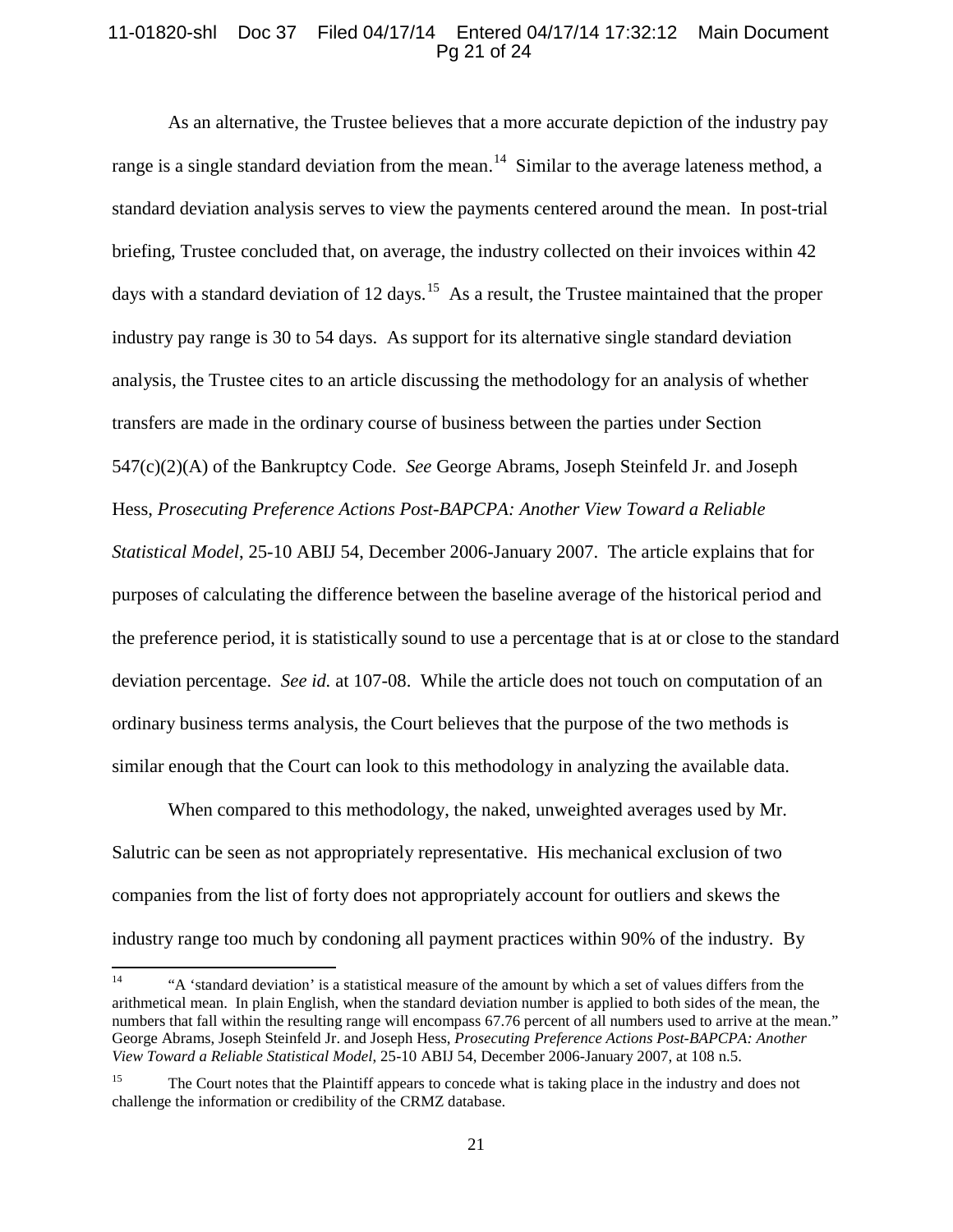# 11-01820-shl Doc 37 Filed 04/17/14 Entered 04/17/14 17:32:12 Main Document Pg 22 of 24

contrast, the Trustee notes that a single standard deviation encompasses approximately 68 percent of the data set.<sup>[16](#page-21-0)</sup> The Court therefore adopts the Trustee's use of one standard deviation from the mean.<sup>17</sup> All transfers that fall within the range of 30 to 54 days should be considered as having been made within ordinary business terms.

Fourth and finally, the Trustee argues that the preference payments are not made pursuant to ordinary business terms because the Defendants were paid in full prior to the Debtors' bankruptcy. It appears that the Defendants disagree and, in fact, the Trustee has failed to provide evidence that the Defendants have been paid in full. The Trustee relies on the fact that no proof of claim was filed by the Defendants. In and of itself, however, this is not enough. The Trustee also states that Joint Exhibit A shows that all of the Defendants' invoices were paid by the end of the Preference Period. But this exhibit does not establish that fact; the 77 page exhibit merely lists payments and invoices but does not provide a balance that nets out the two. In any event, payment in full does not necessarily constitute treatment outside of ordinary business terms. *See Tolona*, 3 F.3d at 1031 (ruling that the payments in question had followed ordinary business terms, despite noting that "the checks . . . cleared and as a result Tolona's debts to Rose were paid in full.")

In sum, the Court concludes that the Defendants are entitled to the benefit of the ordinary business terms defense, but not to the extent claimed. The Court cannot determine the monetary scope of its ruling on the ordinary business terms defense, nor have the parties quantified the impact of the new value defense. The Court requests that the parties quantify these matters and

<span id="page-21-0"></span><sup>&</sup>lt;sup>16</sup> Two standard deviations would account for approximately 95 percent of the data set, which would impermissibly expand the range.

<span id="page-21-1"></span><sup>&</sup>lt;sup>17</sup> In its reply brief, UPS states that the Trustee does not explain how the use of a single standard deviation is appropriate, given that the industry data does not reflect a "normal bell curve." UPS, however, provides no analysis as to what the industry data shows with respect to a bell curve and offers no basis to understand such data other than their modified total range analysis based on 90% of the industry.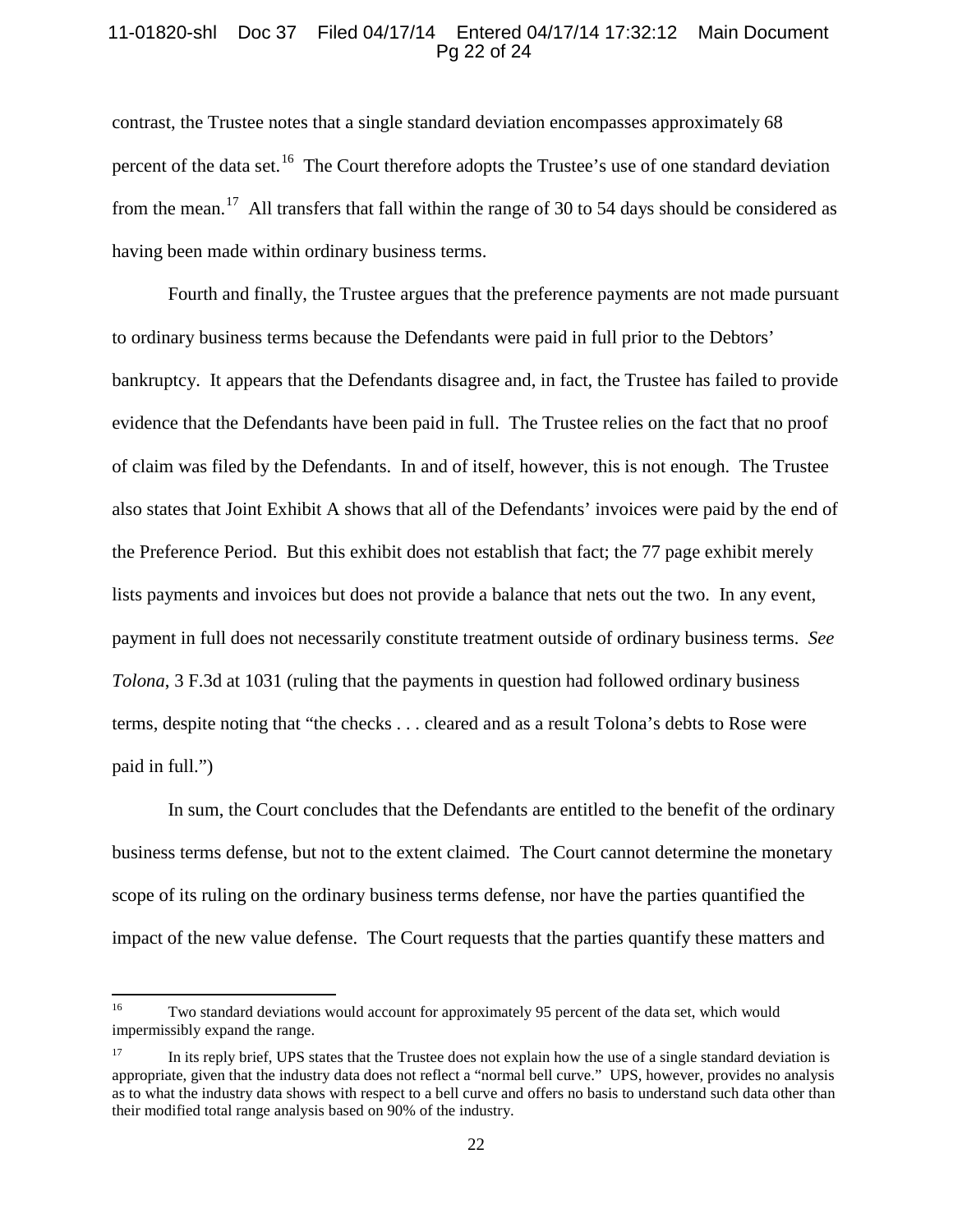### 11-01820-shl Doc 37 Filed 04/17/14 Entered 04/17/14 17:32:12 Main Document Pg 23 of 24

inform the Court whether it is necessary for the Court to decide whether any of these transfers are covered by the ordinary course of business defense under Section  $547(c)(2)(A)$  of the Bankruptcy Code. The parties should contact Chambers to set a status conference to discuss these remaining issues.

# **C. Prejudgment Interest**

Finally, the Court grants the Trustee's request for prejudgment interest for any preferences recoverable, which is a determination within a court's discretion for actions brought under Section 547 of the Bankruptcy Code. *In re Pameco Corporation*, 356 B.R. 327, 342 (Bankr. S.D.N.Y. 2006); *In re Cyberrebate.com, Inc.*, 296 B.R. 639, 645 (Bankr. E.D.N.Y. 2003). Pursuant to Section 550(a), a plaintiff can recover a preferential transfer or its value. 11 U.S.C. § 550(a). The policy of Section 550 is to restore the estate the full value of the asset transferred to the preferred creditor, thereby compensating the estate for the loss of the time value of the asset. *In re L&T Steel Fabricators, Inc.*, 102 B.R. 511, 521 (Bankr. N.D. La. 1989). Value includes pre-judgment interest from the date of the transfer. *Id.* The time value of money is an asset of the estate that should be recovered for the benefit of all creditors under the policy in the Bankruptcy Code, which favors equal treatment for all creditors of a bankruptcy estate. By awarding pre-judgment interest from the date of a preferential transfer, both the estate and the transferee are restored to the economic position each were in prior to the preferential. Prejudgment interest is not a penalty, but rather is viewed as "delayed damages to be awarded as a component of compensation to the prevailing party." *General Motors Corp. v. Devex Corp.*, 461 U.S. 648, 654 n.10 (1983); *see also West Virginia v. United States*, 479 U.S. 305, 310 n.2 (1987).